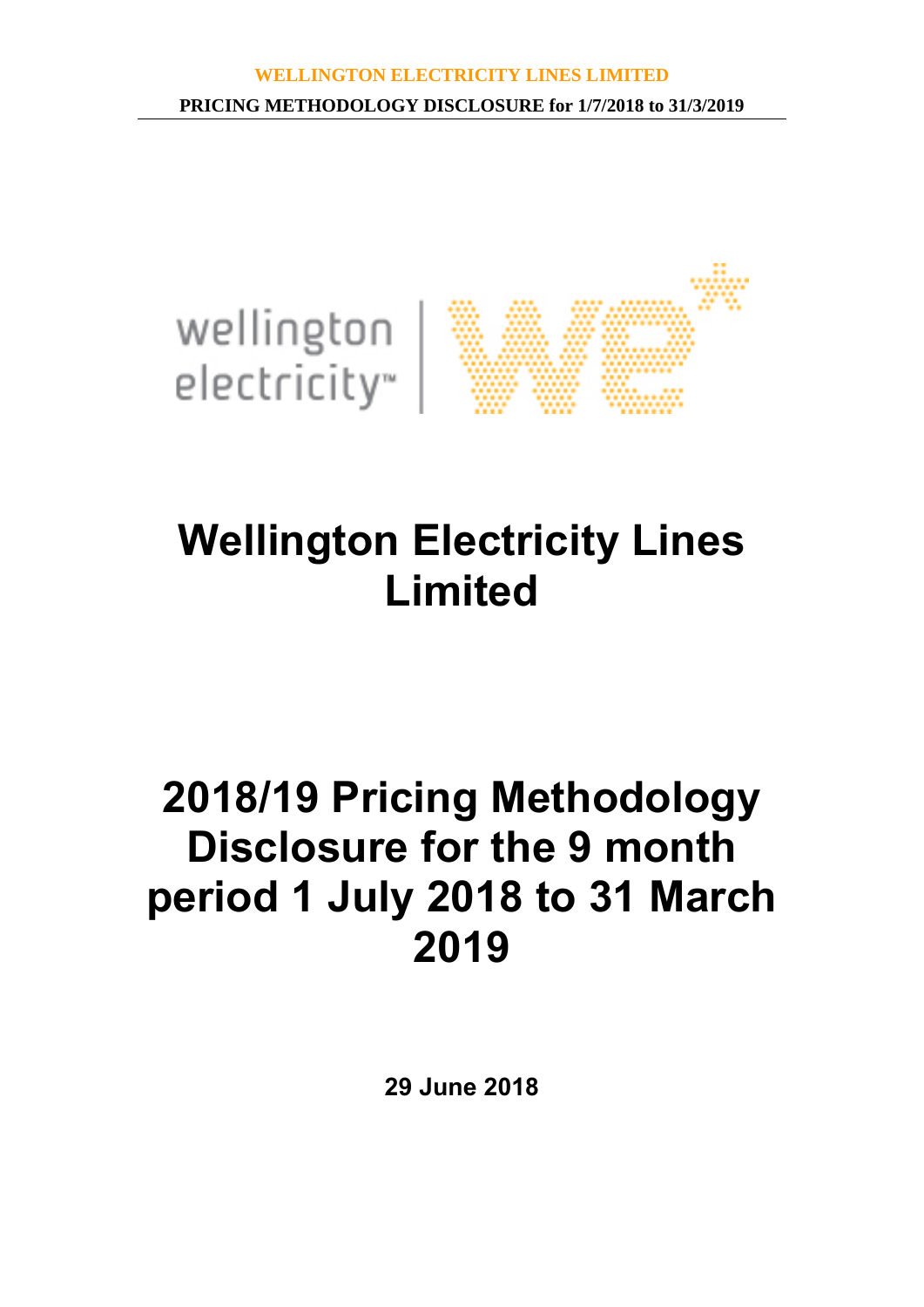# **PRICING METHODOLOGY DISCLOSURE for 1/7/2018 to 31/3/2019**

# **Glossary**

| Abbreviation                    | <b>Definition or description</b>                                                                                                                                                                                                              |  |  |
|---------------------------------|-----------------------------------------------------------------------------------------------------------------------------------------------------------------------------------------------------------------------------------------------|--|--|
| 2018/19 Disclosure of<br>Prices | Wellington Electricity Lines Limited's Disclosure of<br>Prices document for the 9 month period 1 July 2018 to 31<br>March 2019                                                                                                                |  |  |
| <b>ACOT</b>                     | Avoided cost of transmission – an amount payable to large<br>distributed generators within Wellington Electricity's<br>network in recognition that these generators may cause<br>WELL to avoid Transpower charges.                            |  |  |
| Capacity                        | The maximum amount of energy that a part of the network<br>is able to carry at any point in time                                                                                                                                              |  |  |
| <b>Commerce Commission</b>      | New Zealand Commerce Commission (NZCC)                                                                                                                                                                                                        |  |  |
| Consumer                        | A person, residential or business, that uses electricity or<br>acquires electricity lines services                                                                                                                                            |  |  |
| <b>Consumer Group</b>           | The category of consumer used by the EDB for the<br>purpose of setting prices                                                                                                                                                                 |  |  |
| Controlled Load                 | An amount of electrical load which a consumer makes<br>available to the distributor's load control system to turn<br>off during periods of network congestion or to assist in<br>restoring supply                                             |  |  |
| <b>CPI</b>                      | <b>Consumer Price Index inflation</b>                                                                                                                                                                                                         |  |  |
| <b>CPP</b>                      | <b>Customised Price-quality Path</b><br>A customised price-quality path is a path the Commission<br>can set to better suit the specific needs of a regulated<br>business and those of its consumers.                                          |  |  |
| <b>CPP</b> Determination        | Decision No [2018] NZCC 6, Wellington Electricity Lines<br>Limited Electricity Distribution Customised Price-Quality<br>Path Determination 2018                                                                                               |  |  |
| Delivery price                  | The total delivery price for both distribution and<br>transmission services (also known as lines charges).                                                                                                                                    |  |  |
| Demand                          | Electricity use at a point in time                                                                                                                                                                                                            |  |  |
| <b>Distributed Generator</b>    | Any person who owns or operates equipment that is<br>connected to Wellington Electricity Lines Limited's<br>distribution network, including through a consumer<br>installation, which is capable of injecting electricity into<br>the network |  |  |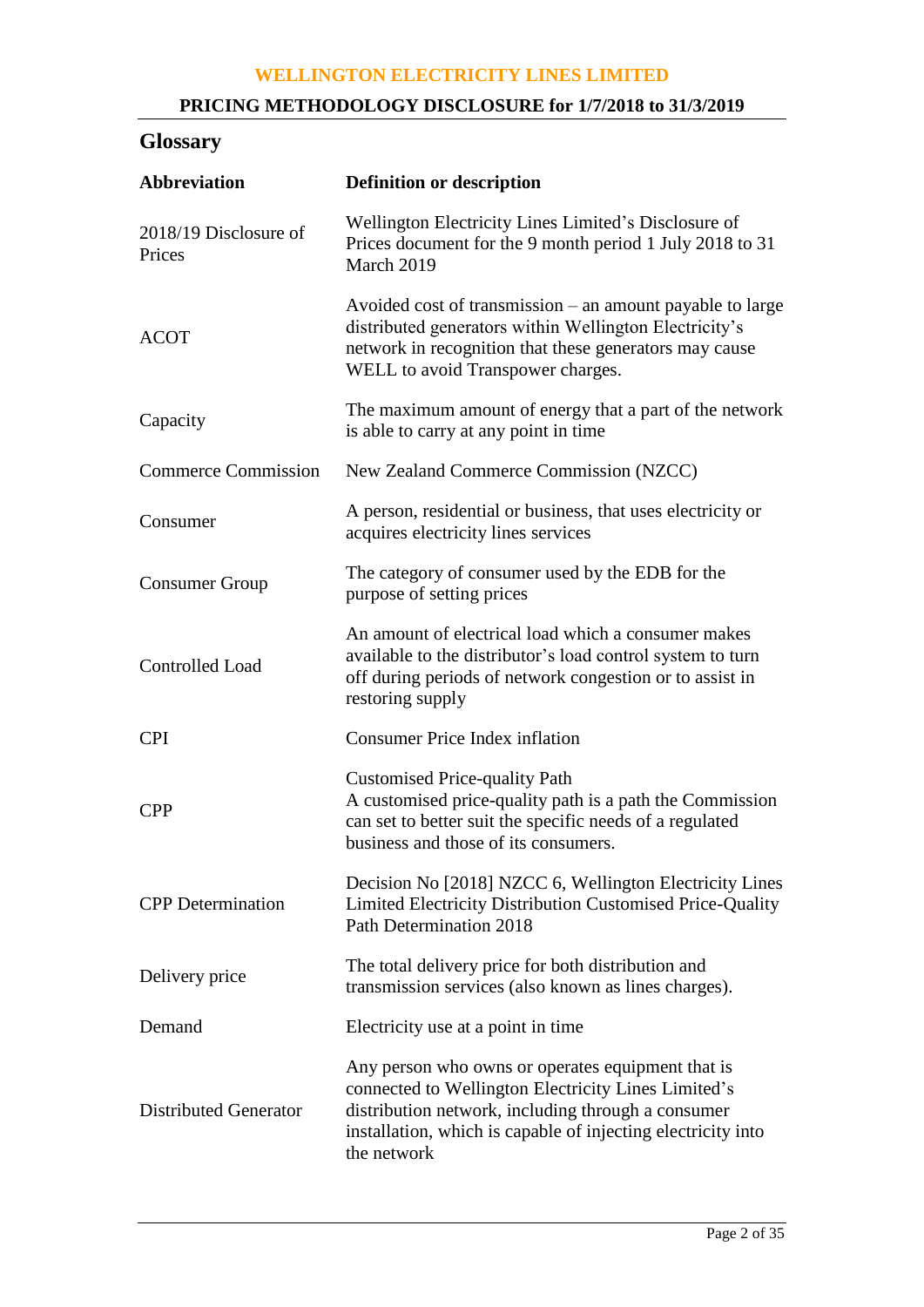# **PRICING METHODOLOGY DISCLOSURE for 1/7/2018 to 31/3/2019**

| <b>Abbreviation</b>           | <b>Definition or description</b>                                                                                                                                                                                                          |  |  |
|-------------------------------|-------------------------------------------------------------------------------------------------------------------------------------------------------------------------------------------------------------------------------------------|--|--|
| <b>DPP</b> Determination 2015 | Decision No. NZCC 33, Electricity Distribution Services<br>Default Price-Quality Path Determination 2015                                                                                                                                  |  |  |
| <b>EDB</b>                    | <b>Electricity Distribution Business</b>                                                                                                                                                                                                  |  |  |
| <b>Electricity Authority</b>  | The Electricity Authority                                                                                                                                                                                                                 |  |  |
| <b>GXP</b>                    | A point of supply to Wellington Electricity Lines<br>Limited's distribution network from Transpower's<br>national transmission grid                                                                                                       |  |  |
| <b>HV</b>                     | High Voltage – equipment or supplies at voltages of<br>11kV, 22kV or 33kV                                                                                                                                                                 |  |  |
| ID Determination 2012         | <b>Electricity Distribution Information Disclosure</b><br>Determination 2012, 22 March 2015                                                                                                                                               |  |  |
| ID Guidelines 2010            | The Electricity Authority's Distribution Pricing Principles<br>and Information Disclosure Guidelines, February 2010                                                                                                                       |  |  |
| IM Determination 2012         | Electricity Distribution Services Input Methodologies<br>Determination 2012, 30 March 2015                                                                                                                                                |  |  |
| <b>LFC</b> Regulations        | Electricity (Low Fixed Charge Tariff Option for Domestic<br><b>Consumers</b> ) Regulation 2004                                                                                                                                            |  |  |
| Lines Charges                 | Refer to Delivery price                                                                                                                                                                                                                   |  |  |
| <b>LRMC</b>                   | Long Run Marginal Costs                                                                                                                                                                                                                   |  |  |
| LV                            | Low Voltage – equipment or supply at a voltage of 220V<br>single phase or 415V three phase                                                                                                                                                |  |  |
| <b>Network</b>                | The electricity distribution network owned by Wellington<br>Electricity Lines Limited for the conveyance of electricity.<br>Network assets include substations, lines, poles,<br>transformers, circuit breakers, switchgear, cabling etc. |  |  |
| PM Period                     | The 9 month period to which this Pricing Methodology<br>applies.                                                                                                                                                                          |  |  |
| Point of Connection           | A point at which a consumer's fittings interconnect with<br>the Network as described by diagrams as used from time<br>to time by Wellington Electricity Lines Limited                                                                     |  |  |
| Power Factor (PF)             | A measure of the ratio of real power to total power of a<br>load. The relationship between real, reactive and total<br>power is as follows:                                                                                               |  |  |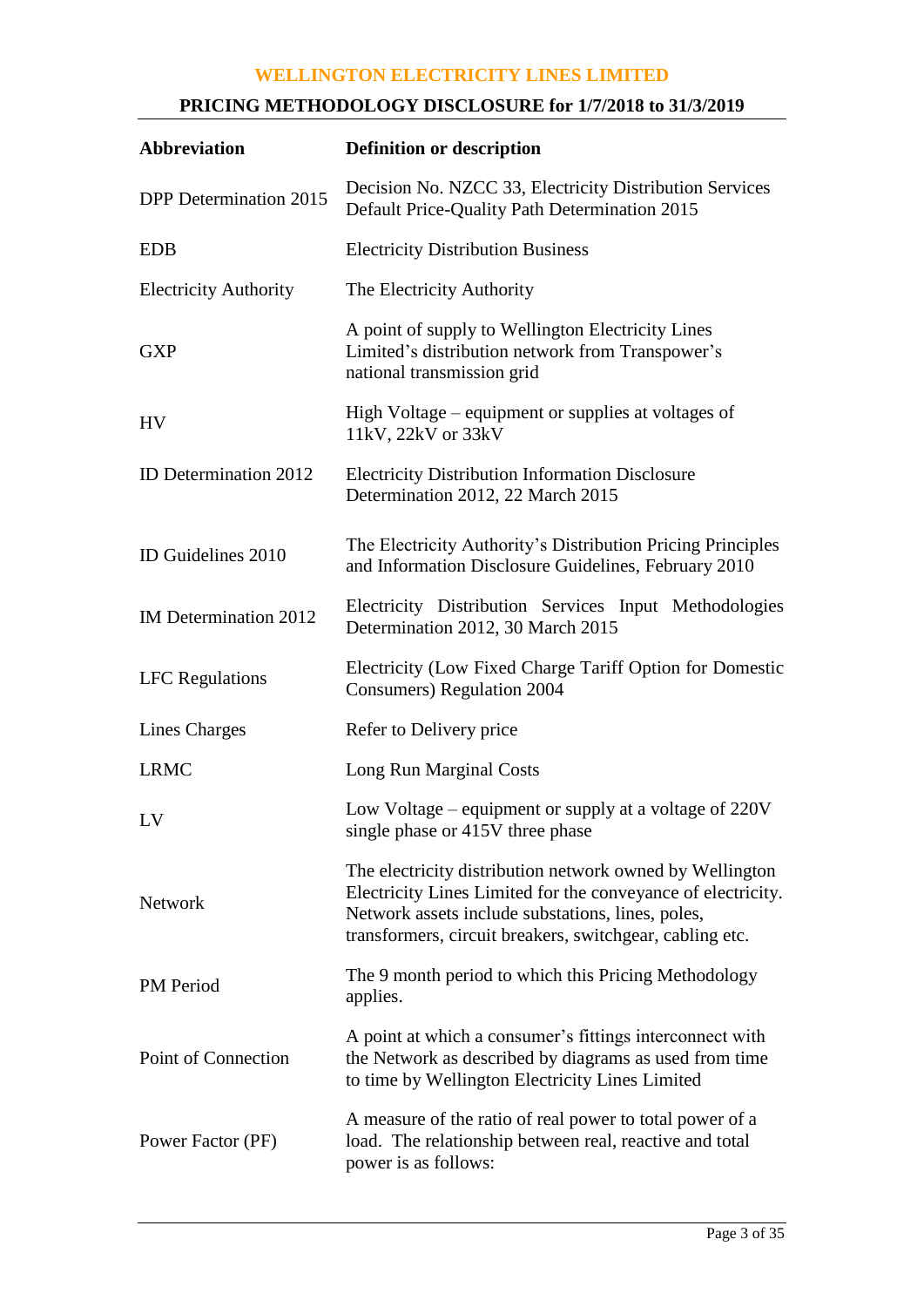# **PRICING METHODOLOGY DISCLOSURE for 1/7/2018 to 31/3/2019**

| <b>Abbreviation</b>        | <b>Definition or description</b>                                                                                                                     |  |  |
|----------------------------|------------------------------------------------------------------------------------------------------------------------------------------------------|--|--|
|                            | $PF = Real Power (kW) / Total Power (kVA)$                                                                                                           |  |  |
|                            | Total Power (kVA = $(kW^2 + kVAr^2)^{0.5}$                                                                                                           |  |  |
| <b>Pricing Methodology</b> | Wellington Electricity Lines Limited's Pricing<br><b>Methodology Disclosure Document</b>                                                             |  |  |
| <b>RAB</b>                 | Regulated Asset Base $-$ is the regulated value of the<br>distribution assets that Wellington Electricity uses to<br>provide line function services. |  |  |
| WELL.                      | <b>Wellington Electricity Lines Limited</b>                                                                                                          |  |  |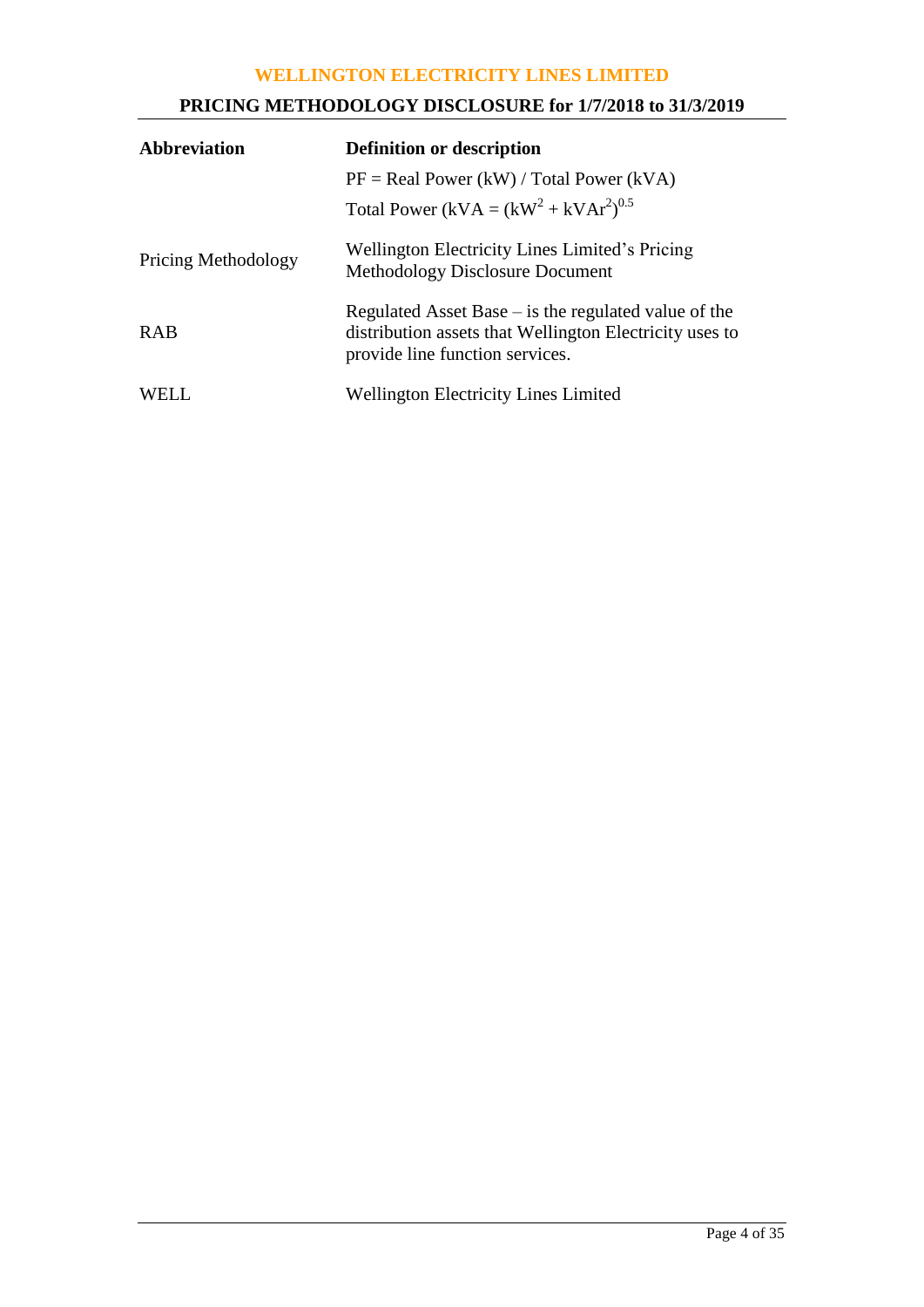# **PRICING METHODOLOGY DISCLOSURE for 1/7/2018 to 31/3/2019**

# **Contents**

| 1              |     |                                                                                |  |
|----------------|-----|--------------------------------------------------------------------------------|--|
| $\overline{2}$ |     |                                                                                |  |
|                | 2.1 |                                                                                |  |
|                | 2.2 |                                                                                |  |
|                | 2.3 |                                                                                |  |
|                | 2.4 |                                                                                |  |
|                | 2.5 |                                                                                |  |
|                | 2.6 |                                                                                |  |
| 3<br>4         |     |                                                                                |  |
| 5              |     |                                                                                |  |
|                | 5.1 |                                                                                |  |
| 6              |     |                                                                                |  |
|                | 6.1 |                                                                                |  |
| 7              |     |                                                                                |  |
|                | 7.1 |                                                                                |  |
|                | 7.2 |                                                                                |  |
| 8              |     |                                                                                |  |
|                | 8.1 |                                                                                |  |
|                | 8.2 | Obligations and responsibilities to consumers on Non Standard                  |  |
|                | 8.3 |                                                                                |  |
|                | 8.4 |                                                                                |  |
|                | 8.5 |                                                                                |  |
|                |     | <b>Appendix A: Pricing Methodology - Information Disclosure Requirements28</b> |  |
|                |     |                                                                                |  |
|                |     |                                                                                |  |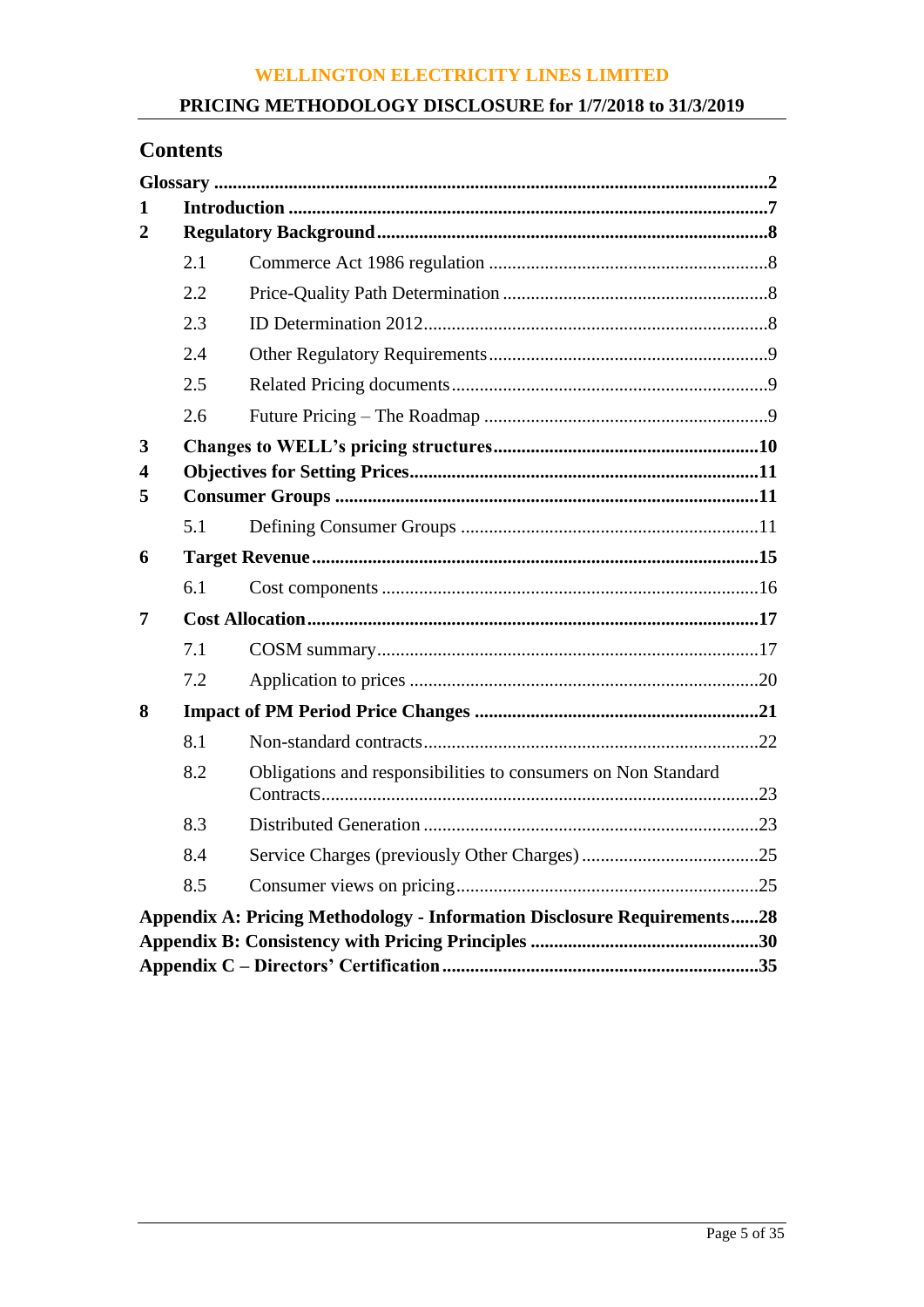# **PRICING METHODOLOGY DISCLOSURE for 1/7/2018 to 31/3/2019**

# **List of Tables & Figures**

| Table 2 – Key cost components to cover provision of electricity line services      |  |
|------------------------------------------------------------------------------------|--|
| Table 3 – Key cost components to cover provision of electricity line services16    |  |
|                                                                                    |  |
|                                                                                    |  |
|                                                                                    |  |
|                                                                                    |  |
| Table 7 – Revenue from prices relative to cost of supply (excl. Non-Standard) - 21 |  |
|                                                                                    |  |
|                                                                                    |  |
|                                                                                    |  |
|                                                                                    |  |
|                                                                                    |  |
| Table 13 – Proportion of Target Revenue by price component – Regulatory Year 27    |  |
| Figure 2 - Comparison of Distribution Avoided Costs, Standalone Costs, COSM        |  |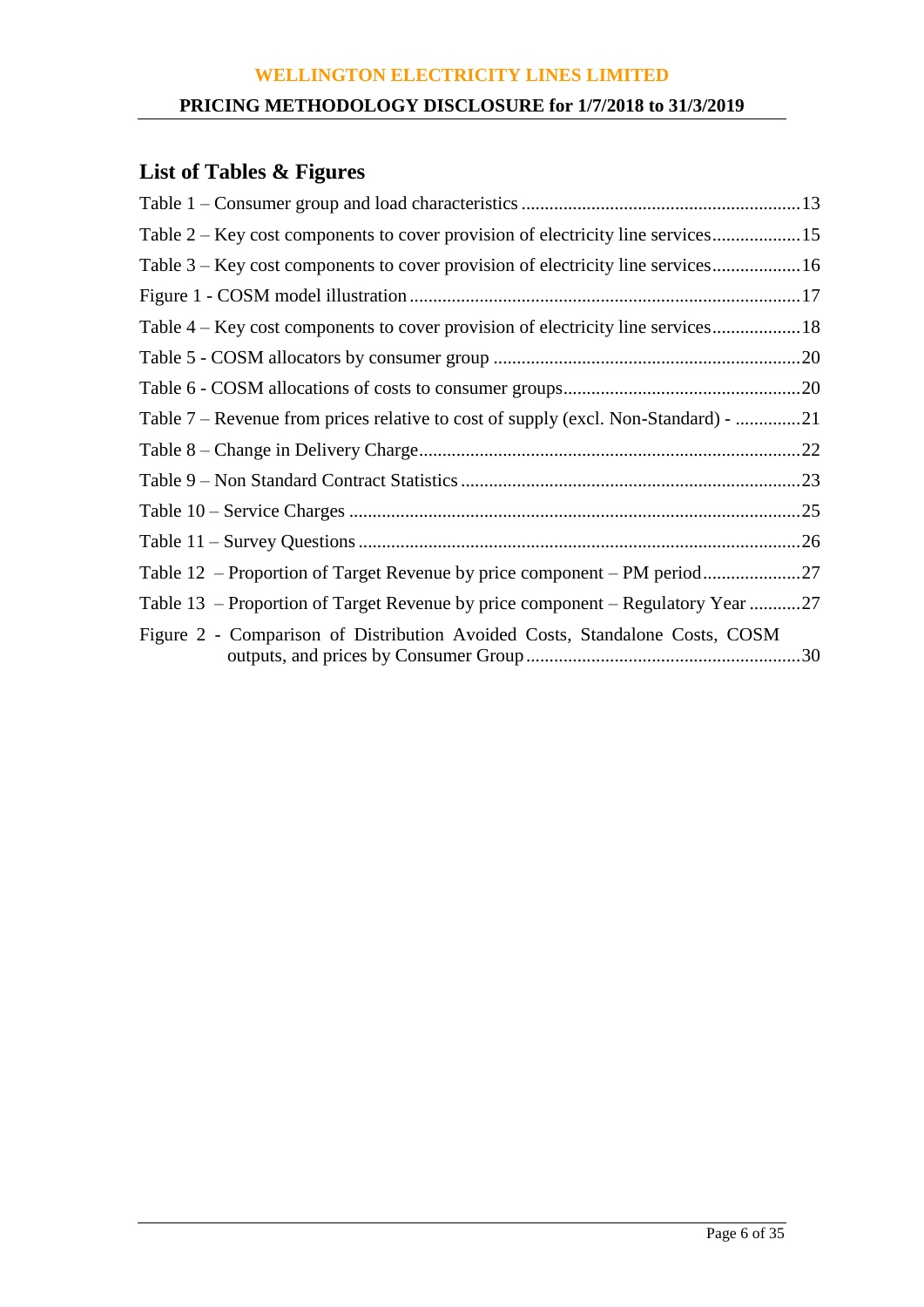# **1 Introduction**

Wellington Electricity (WELL) owns and operates the electricity distribution network in the Wellington region, covering Wellington, Porirua, Lower and Upper Hutt cities, connecting electricity infrastructure to more than 167,000 homes and businesses. WELL recovers the cost of owning and operating the network through a combination of standard (published) and non-standard prices for electricity lines services, and capital contributions for new connections.

WELL is regulated by the Commerce Commission ("Commission") and is required to publish its pricing methodology for electricity lines services. WELL is also regulated by the Electricity Authority under the Electricity Industry Act 2010. This document describes WELL's pricing methodology and outlines how costs are allocated to and recovered from the consumer groups connected to and taking line function services from the Wellington network. This document applies to the 9 month period between 1 July 2018 and 31 March 2019 (referred to through this document as the **PM Period**).

During March 2018 the Commerce Commission issued the Wellington Electricity Lines Limited Electricity Distribution Customised Price-Quality Path Determination 2018 (CPP Determination). WELL had deferred the usual timing of its price changes from 1 April 2018 to 1 July 2018 to allow for the CPP Determination to be made. This Pricing Methodology document reflects the impacts of price changes arising from the Commission's CPP Determination for WELL and should be read in conjunction with the Pricing Methodology document for the 3 month period 1 April 2018 to 30 June 2018.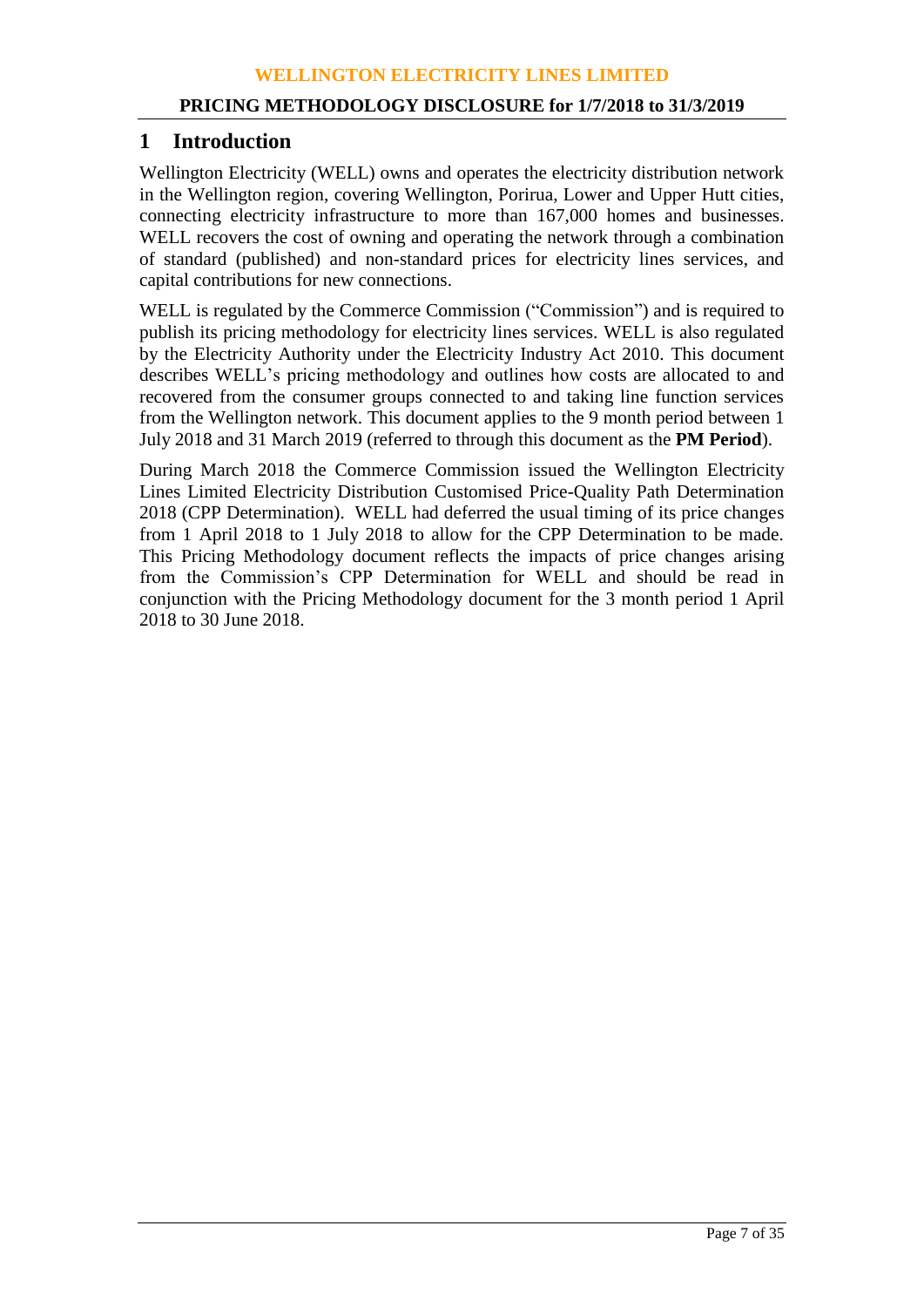# **2 Regulatory Background**

WELL is a supplier of electricity distribution lines services and is regulated by:

- The Commission under Part 4 of the Commerce Act 1986 (Part 4); and
- The Electricity Authority under the Electricity Industry Act 2010.

# **2.1 Commerce Act 1986 regulation**

Under Part 4, the Commission regulates markets where competition is limited, including electricity distribution services. Regulation for electricity distribution services includes regulation of price and quality through a price-quality path to ensure incentives and pressures, similar to those in a workably competitive market, are faced by distributors so that consumers will benefit in the long term.

# **2.2 Price-Quality Path Determination**

These prices are compliant with WELL's regulatory CPP Determination for the 2019 Assessment Period, i.e.: the 12 months ending 31 March 2019.

The CPP Determination regulates two components of WELL's prices: the distribution price component and the pass-through price component. The pass-through price component recovers costs that are largely outside WELL's control. These include council rates, levies, transmission costs and other recoverable costs. The distribution price component recovers WELL's costs of operating the distribution network and associated lines function services.

At the commencement of each regulatory period, the Commission determines a quantum of allowable revenue for WELL to ensure that the business recovers what the Commission determines as a sufficient return on an efficient level of forecast operating and capital expenditure. This is achieved by computation of "building blocks", whereby the Commission determines the revenue that equates to recovery of operating expenditure, depreciation and an "industry benchmarked" rate of return on capital employed. Once allowable revenue is determined for each year of the regulatory period, the present value of the revenue is calculated; this present value is then "smoothed" over the regulatory period as forecast net allowable revenue.

The CPP Determination sets WELL's actual net allowable revenue from distribution prices for the year beginning 1 April 2018 and allows distribution prices to increase by CPI in the following years of the regulatory period. A mechanism at the end of each pricing year allows for any differences between allowable revenue and actual revenue to be washed up in subsequent years with a time value of money adjustment.

Pass-through price components recover the actual pass-through and recoverable costs that WELL incurs. A mechanism at the end of each pricing year allows for any differences between pass-through and recoverable costs and pass-through price revenues to be washed up in subsequent years with a time value of money adjustment.

# **2.3 ID Determination 2012**

WELL is also subject to information disclosure regulation under Part  $4<sup>1</sup>$ . The purpose of this regulation is to ensure that sufficient information is readily available to

 $\overline{a}$ 

<sup>1</sup> Section 54F of the *Commerce Act 1986*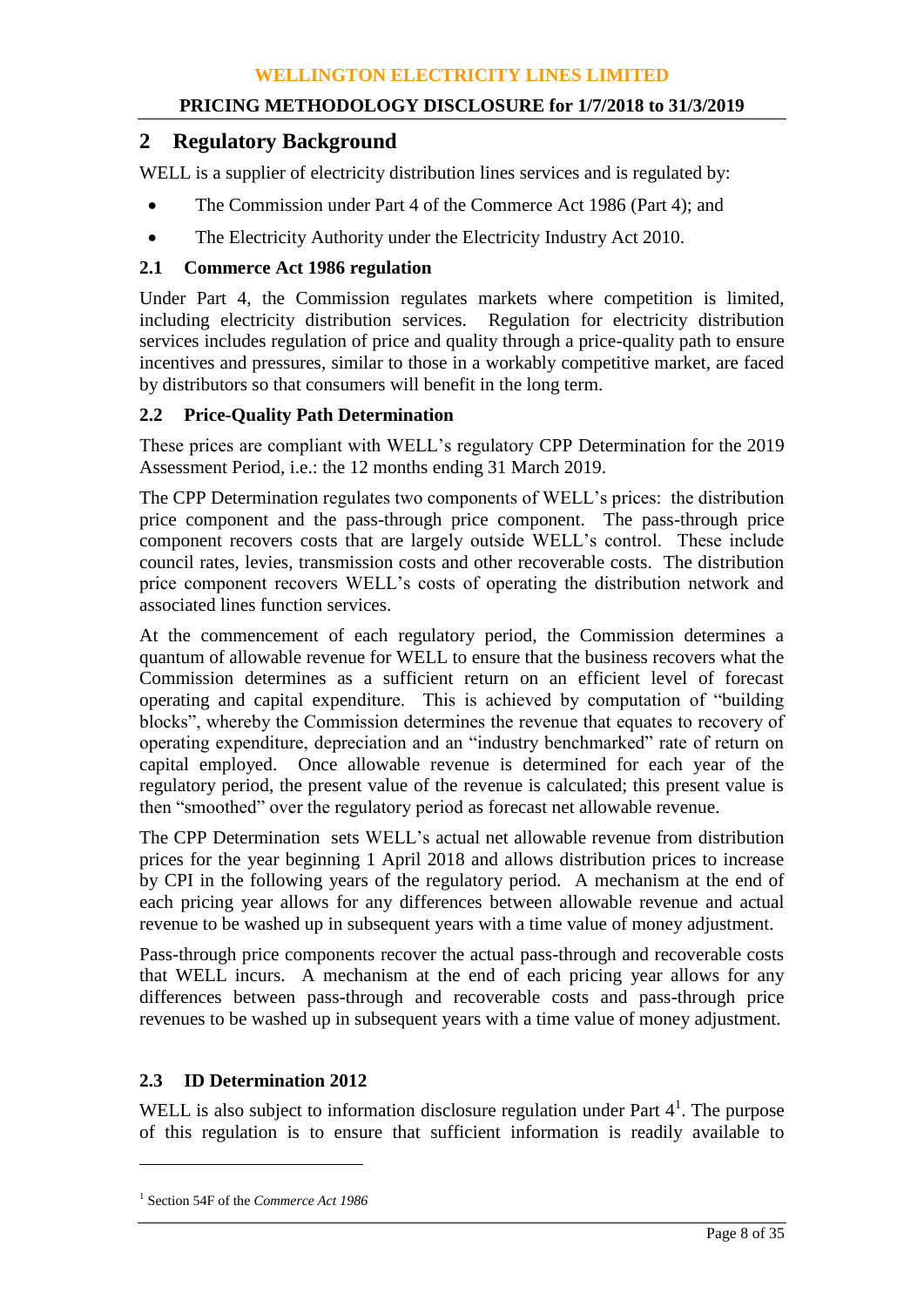## **PRICING METHODOLOGY DISCLOSURE for 1/7/2018 to 31/3/2019**

interested persons to assess whether the purpose of Part 4 of the Act is being met. As a result, WELL must make disclosures under the ID Determination 2012, including publicly disclosing its pricing methodology before the start of each disclosure year commencing 1 April. The requirements of the ID Determination 2012 relating to pricing methodologies are set out in Appendix A.

Additionally, the Electricity Authority's ID Guidelines 2010 set out voluntary principles and guidelines for information disclosure relating to EDBs pricing methodologies. We demonstrate WELL's pricing methods are consistent with the pricing principles in Appendix B.

## **2.4 Other Regulatory Requirements**

Other regulatory requirements directly applicable to this pricing methodology are:

- the LFC Regulations these require EDBs to offer a pricing plan to domestic consumers that use less than 8,000kWh per annum, which has a fixed daily price of no more than 15 cents per day. Other variable charges must be set such that residential low users are no worse off than residential standard users when consumption is at 8,000kWh per annum.
- Schedule 6.4 of Part 6 of the Code sets out pricing principles for distributed generation.

## **2.5 Related Pricing documents**

In addition to this Pricing Methodology Disclosure document, the following pricing related material applicable for the PM Period is available on WELL's website:<sup>2</sup>

- Disclosure of Prices;
- Line Charge Notice;

 $\overline{a}$ 

- Electricity Network Pricing Schedule;
- Transmission Pass Through Methodology; and
- $\bullet$  Customer Contributions Policy<sup>3</sup>.

# **2.6 Future Pricing – The Roadmap**

As requested by the Electricity Authority, we published our plans for introducing efficient future pricing ("future pricing roadmap") on our website on 1 April 2017. The purpose of the future pricing roadmap is to provide stakeholders, such as consumers, retailers and regulators, with information about WELL's plan for future changes to pricing structures and/or prices, together with expected timeframes for implementing the changes. The inputs for the future pricing roadmap take into consideration the following factors:

- Consultation with both retailers and consumers:
- The future evolution of emerging technologies;
- Load shifting and the shared benefits for both network and consumers; and

<sup>&</sup>lt;sup>2</sup> Available at[: http://www.welectricity.co.nz/disclosures/pricing/2018-pricing/](http://www.welectricity.co.nz/disclosures/pricing/2018-pricing/)

<sup>&</sup>lt;sup>3</sup> Available at[: https://www.welectricity.co.nz/disclosures/customer-contributions/](https://www.welectricity.co.nz/disclosures/customer-contributions/)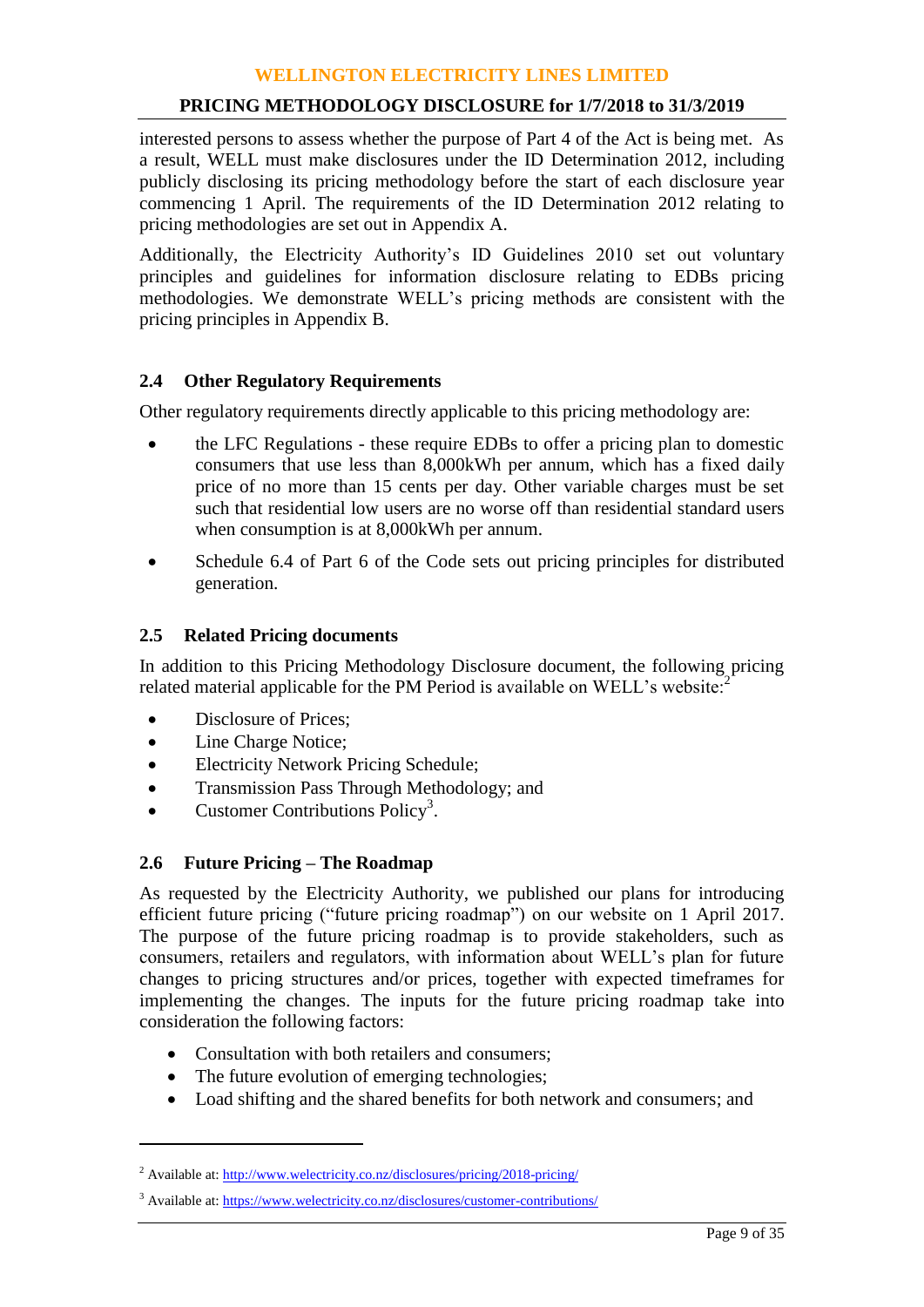## **PRICING METHODOLOGY DISCLOSURE for 1/7/2018 to 31/3/2019**

Mitigation of any price shocks for consumers as best possible.

WELL conducted an EV Trial in the latter half of 2017 with the cooperation of Electric Vehicle (EV) owners in Wellington and a number of participating retailers. The trial has enabled WELL to better understand the home charging behaviour of EV owners and to thereby understand the potential impacts on the network. The results of the trial and learnings gained from working with both consumers and retailers have been taken into account in the modified EV pricing, available from 1 July 2018.

# **3 Changes to WELL's pricing structures**

From 1 July 2018 the EV pricing ('EVNITE' and 'EVDMND') within the Residential Low User (RLU) and Residential Standard User (RSU) price categories will be discontinued. It will be replaced by new residential EV pricing plans, 'Electric Vehicle and Battery (EVB)', for low and standard users in a separate EV pricing category. The EVB plans are available for owners of private EVs and/or Household Battery Systems and have the following characteristics which distinguish them from their predecessor:

- the congestion price signal is provided through a Time Of Use (TOU) based structure where pricing is separated into peak and off-peak periods. Peak periods are defined as being between 7am to 11am and 5pm to 9pm on weekdays (including public holidays), with all other timeframes (including all weekend) being designated off-peak.
- as signalled within the Pricing Roadmap, EVB has been introduced as new, separate residential pricing categories. This change is in response to feedback from retailers who suggested that this would make EV pricing easier to implement.

Further detailed information on the EVB plans can be found on our website at <http://www.welectricity.co.nz/disclosures/pricing/2018-pricing/>

We believe that by providing TOU pricing signals we can help incentivise consumers to charge their vehicles outside our network congestion periods. The inclusion of Household Battery Systems within the eligibility criteria recognises our support for the use of new technology within the electricity industry and provides an additional tool to shift electricity consumption. By avoiding increased investment for accommodating increasing network peak demand, customers may also avoid increased prices in the long term.

The introduction of TOU pricing for this relatively small group of consumers also provides an opportunity to understand potential implementation challenges before considering the wider adoption of cost reflective pricing.

The EVB plans are optional plans and as such EV owners can choose to remain on the existing RLU and RSU price categories.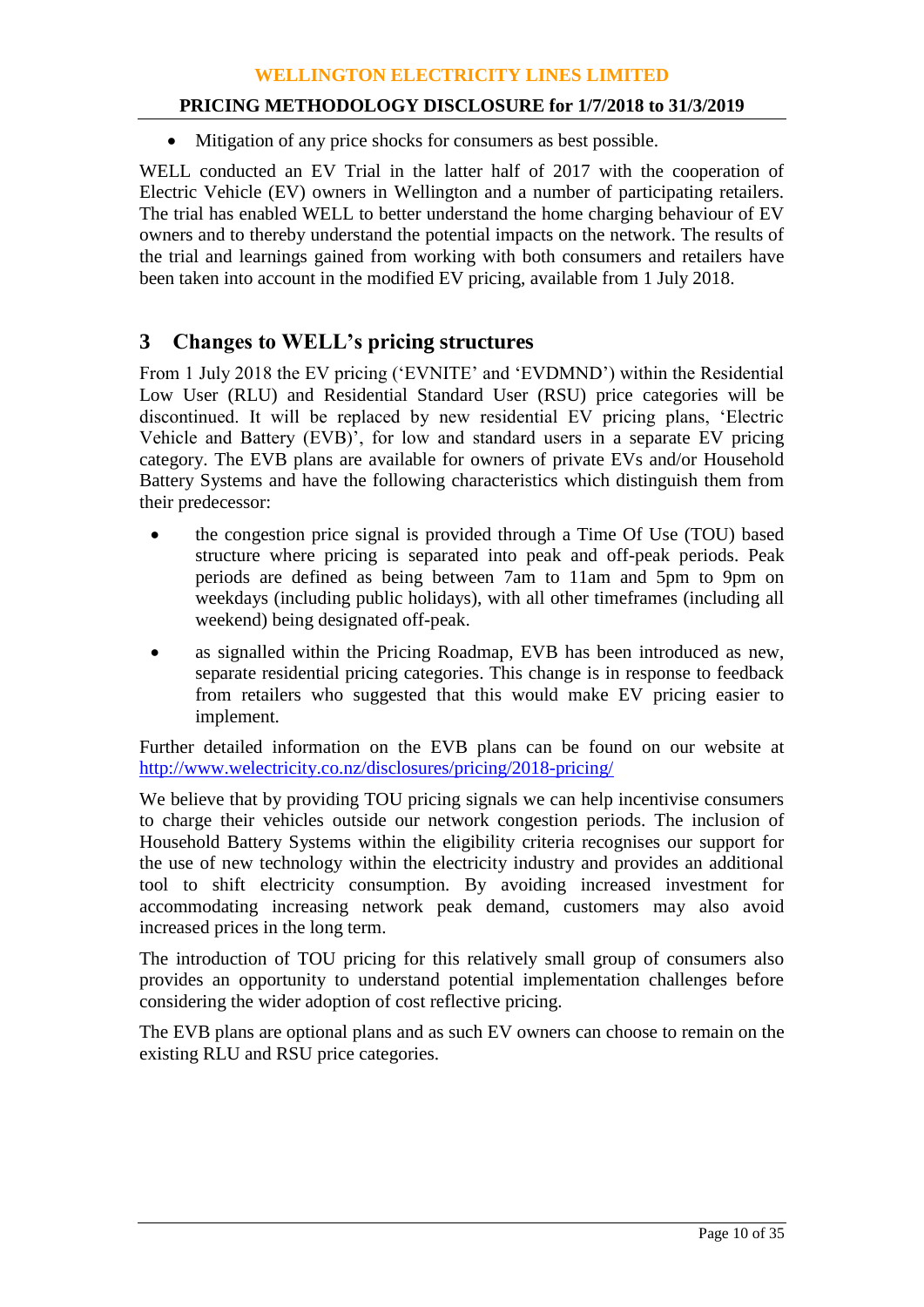# **4 Objectives for Setting Prices**

The objective of WELL's pricing methodology is to develop electricity delivery prices that:

- Are cost reflective better signalling to consumers the impact of their usage on future expenditure;
- Are consumer and retailer centric, such that prices:
	- o are logical and simple to understand;
	- o allow consumers to manage their usage and bills;
	- o can be passed on transparently by retailers
- Minimise revenue volatility and under-recovery;
- Seek to reduce price shock to consumers;
- Are forward looking, being robust to changes in technology and regulation;
- Are practical and achievable to implement within the next 1-5 years; and
- Are not inconsistent with pricing structures used by other EDBs.

#### **Changes to Price Structures post 2019**

As noted above, WELL has implemented TOU pricing for EVB customers from 1 July 2018. WELL plans to investigate, and if appropriate, introduce demand or time of use (e.g. peak period pricing) based pricing signals across the residential and commercial consumer groups. With time of use metering in the Wellington region now available for approximately 80% of all connections, there is an opportunity for WELL to consider transitioning to time and/or demand based pricing.

In addition to providing price signals to consumers to shift consumption to periods outside of the peak demand period, our future pricing changes are likely to target ensuring that consumers with solar pay their full share of network capacity and demand costs, rather than being subsidised by consumers without solar.

We plan to consult with consumer advocacy groups and retailers on any significant price changes, and will provide further updates as our review progresses.

# **5 Consumer Groups**

This section sets out the rationale and criteria for our consumer groups.

## **5.1 Defining Consumer Groups**

WELL has adopted the following consumer groups for pricing purposes:

- Standard contracts:
	- o Residential Low User (RLU);
	- o Residential Standard User (RSU);
	- o Residential Low User EV and Battery Storage (RLUEVB);
	- o Residential Standard User EV and Battery Storage (RSUEVB);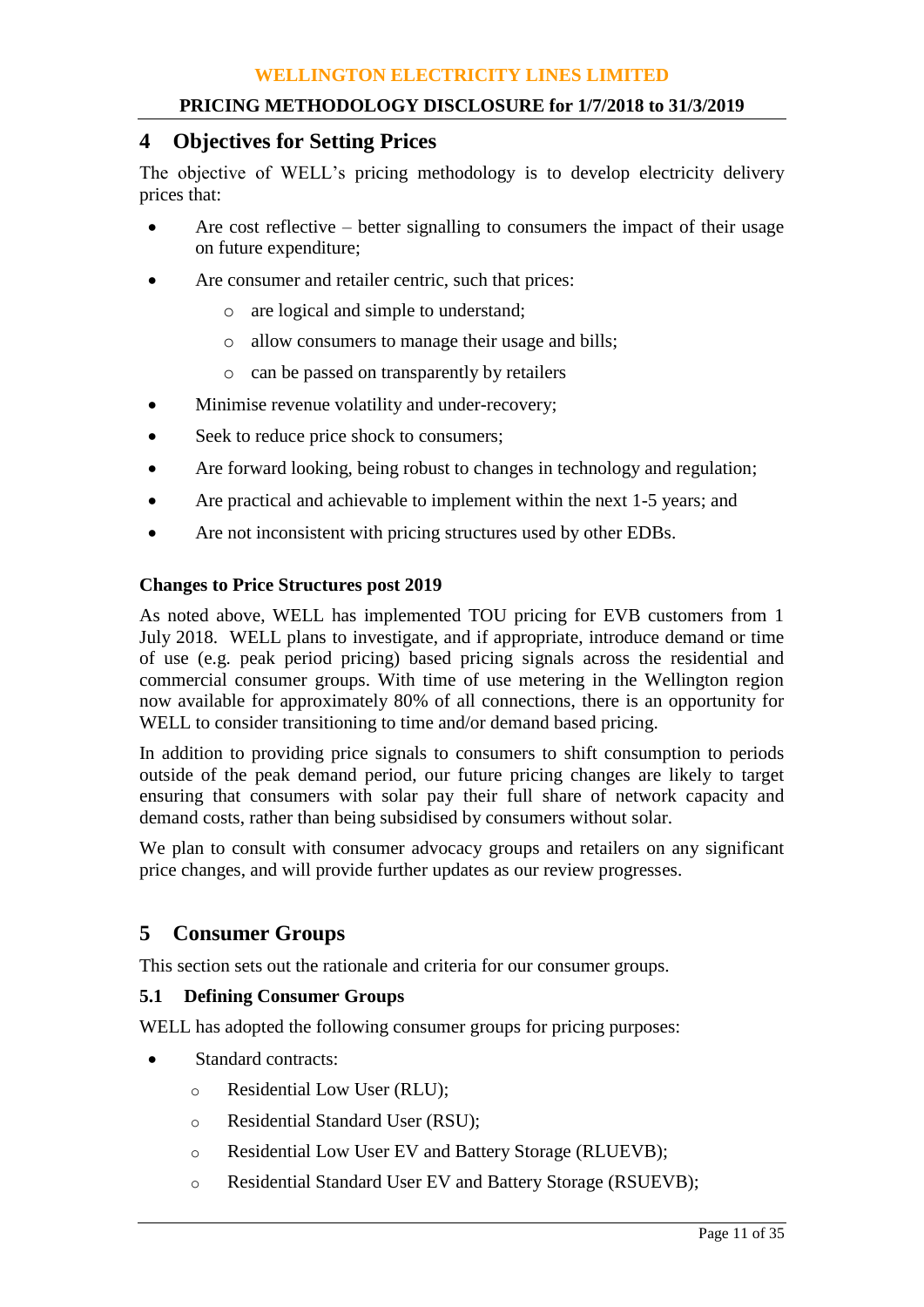# **PRICING METHODOLOGY DISCLOSURE for 1/7/2018 to 31/3/2019**

- o General Low Voltage Connection (GLV);
- o General Transformer Connection (GTX); and
- $\circ$  Unmetered (G).
- Non Standard Contracts.

Consumers are grouped by voltage level connection, end use, and their utilisation of electricity assets. As an example, the General Transformer Connection group does not make use of the low voltage (LV) reticulation network, as it connects directly to the high voltage network via a dedicated transformer.

Our Electricity Delivery Price Schedule<sup>4</sup> sets out prices for the PM Period for the Standard contract consumer groups. Non-standard contract consumer groups are notified directly of their pricing.

The criteria used by WELL to allocate consumers to consumer groups is as follows:

# *Residential (including EVB)*

The Residential consumer groups are consistent with the definition of "Domestic consumer" in the Low Fixed Charge Regulations, where the primary use of the point of connection is a home not normally used for any business activity. Consumers in these groups almost exclusively are connected to the LV Network, place similar capacity demands on the network, and can use night boost<sup>5</sup> and controlled<sup>6</sup> tariffs, provided they have the required metering, dedicated interruptible load and meet other eligibility criteria.

WELL has four residential price category options available, being:

• Residential Low User (RLU)

 $\overline{a}$ 

- Residential Standard User (RSU)
- Residential Low User Electric Vehicle and Battery Storage (RLUEVB)
- Residential Standard User Electric Vehicle and Battery Storage (RSUEVB)

A low user is a residential consumer who consumes less than 8,000 kWh per year and who is on a low fixed charge retail pricing plan. The Low Fixed Charge Regulations require electricity distribution businesses (EDBs) to offer a pricing plan to domestic low users with a fixed price of no more than 15 cents per day.

A standard user is a residential consumer who consumes more than 8,000 kWh per year.

Only private owners of Electric Vehicles (EV) with a battery capacity of 12kWh and above and/or household battery systems of 4kWh capacity and above, who also have a smart meter, are eligible for the EV and battery price plans RLUEVB and RSUEVB. For electric vehicle eligibility, only private PHEV and private registered EVs qualify

<sup>4</sup> Available at[: http://www.welectricity.co.nz/disclosures/pricing/2018-pricing/](http://www.welectricity.co.nz/disclosures/pricing/2018-pricing/)

<sup>&</sup>lt;sup>5</sup> Night boost is a separately metered supply to permanently wired appliances, such as night store heaters, which are switched on and off at specific times. Night boost supply will be switched on during the night period (11pm to 7am) and for a minimum two hour boost period during the day (generally between 1pm to 3pm). Customers on EVB plans are not eligible for Night boost pricing.

 $6$  A controlled supply is a supply that allows WELL to control energy supply to permanently wired appliances, such as hot water cylinders. The load control associated with a controlled supply is not operated based on specific daily times.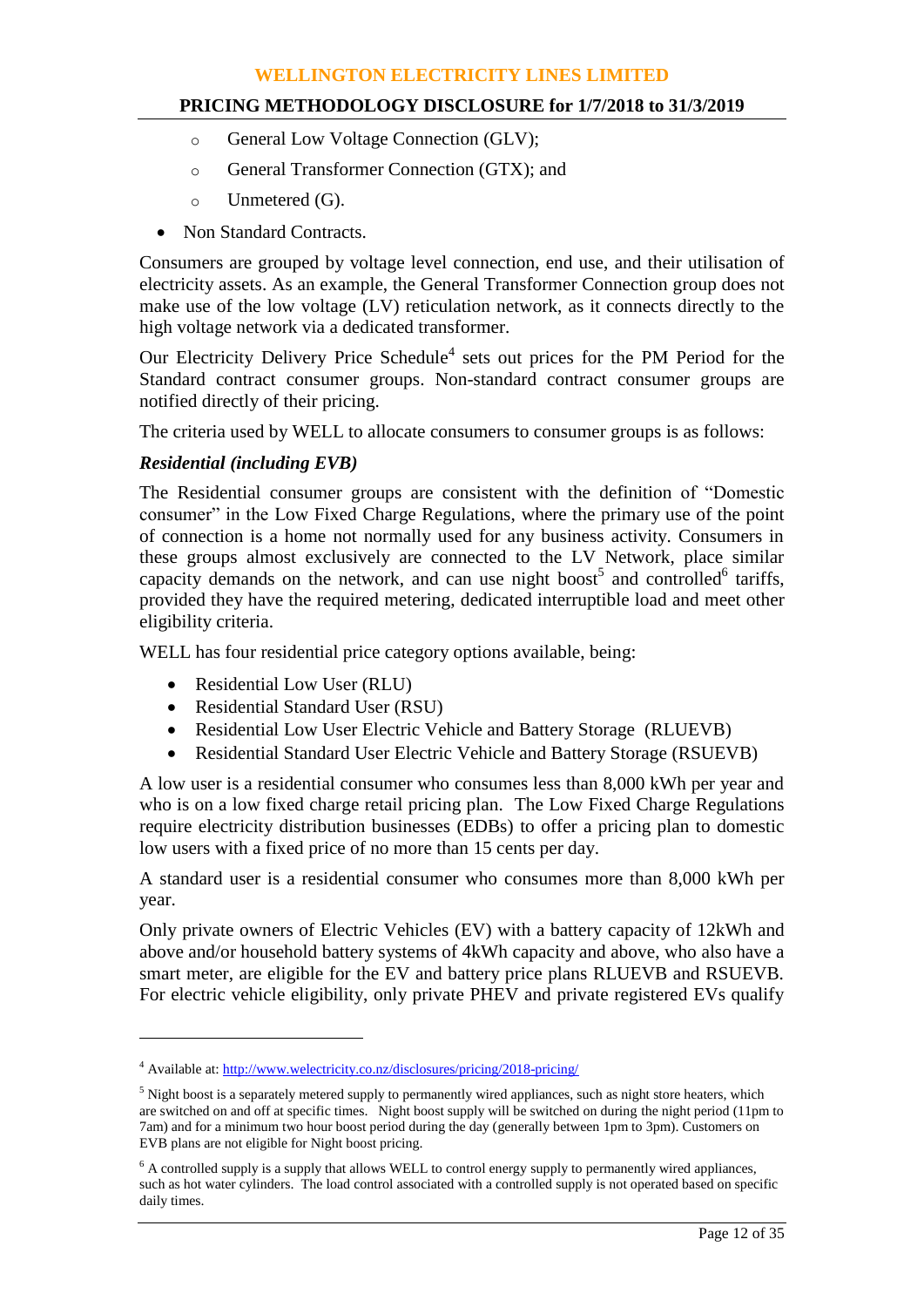# **PRICING METHODOLOGY DISCLOSURE for 1/7/2018 to 31/3/2019**

for this plan. Scooters or bikes do not qualify. RLUEVB and RSUEVB are optional plans and customers can choose to remain on the existing RLU and RSU price categories.

## *General Low Voltage Connection*

The General Low Voltage Connection group is connected to the LV network with a connection capacity of up to 1500kVA, where the premises are a non-residential site used for business activity (e.g. a shop or a farm).

## *General Transformer Connection*

The General Transformer Connection group includes consumers who receive supply from a transformer, owned by WELL and dedicated to supplying a single consumer, where the premises is a non-residential site used for business activity.

#### *Voltage and asset distinctions*

The following table depicts the relationship between consumer groups, load and asset utilisation characteristics.

| <b>Connection Asset</b><br><b>Characteristics</b> | <b>Unmetered</b> | <b>Residential</b> | <b>General Low</b><br><b>Voltage</b> | <b>General</b><br><b>Transformer</b> | <b>Non Standard</b> |
|---------------------------------------------------|------------------|--------------------|--------------------------------------|--------------------------------------|---------------------|
| $\langle$ 1kVA                                    | $\checkmark$     |                    |                                      |                                      |                     |
| $\leq$ 15kVA                                      |                  | $\checkmark$       | $\checkmark$                         | ✓                                    |                     |
| $>15kVA <=69kVA$                                  |                  |                    | $\checkmark$                         | ✓                                    |                     |
| $>69$ kVA & $\lt$ = 138kVA                        |                  |                    | $\checkmark$                         | $\checkmark$                         |                     |
| $>138kVA <=300kVA$                                |                  |                    | $\checkmark$                         | ✓                                    |                     |
| $>300$ kVA & $\lt$ =1500kVA                       |                  |                    | $\checkmark$                         | $\checkmark$                         |                     |
| $>1500kVA$                                        |                  |                    |                                      | ✓                                    | $\checkmark$        |
| Low voltage                                       | $\checkmark$     | $\checkmark$       | $\checkmark$                         |                                      |                     |
| <b>Transformer</b>                                | $\checkmark$     | $\checkmark$       | $\checkmark$                         | ✓                                    | ✓                   |
| High voltage                                      |                  |                    |                                      | ✓                                    |                     |
| Dedicated assets                                  | $\checkmark$     |                    |                                      | $\checkmark^8$                       | $\mathcal{S}^9$     |

| Table 1 – Consumer group and load characteristics |
|---------------------------------------------------|
|---------------------------------------------------|

 $\overline{a}$ 

<sup>&</sup>lt;sup>7</sup> Streetlight circuits

<sup>8</sup> Transformers

<sup>&</sup>lt;sup>9</sup> Dedicated network assets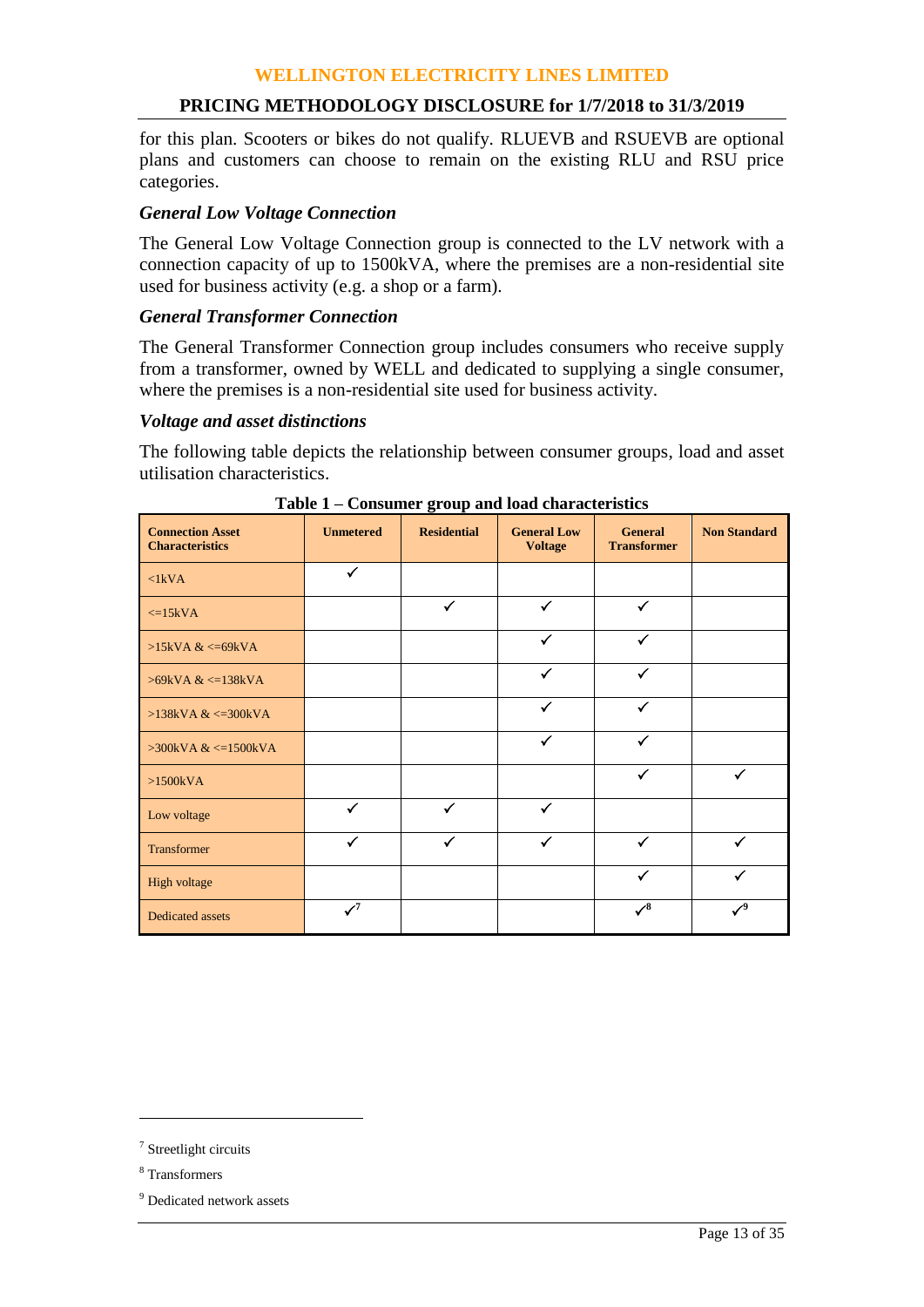#### **PRICING METHODOLOGY DISCLOSURE for 1/7/2018 to 31/3/2019**

#### *Distributed Generation*

WELL also has a distributed generation (DG) price. While not classified specifically as a consumer group in the Delivery Price Schedule, we have created a zero charge against each plan. The primary reason for these charges is to record the volume of generation on the network for market reconciliation purposes. This information is also used to monitor uptake of DG connections on the network to assess their impact on network infrastructure and operations.

# *Non-standard contracts*

The non-standard contracts group is made up of consumers who have atypical connection characteristics. For non-standard consumers, a confidential agreement exists between WELL and the individual consumer which sets out the terms and conditions for the supply of the electricity lines services including the price.

In accordance with its Customer Contributions Policy<sup>10</sup>, WELL uses the following criteria to determine if a non-standard contract is appropriate:

- The consumer represents an unusual credit risk; or
- The consumer wants to reserve future network capacity; or
- There are unusual asset ownership or demarcation issues; or
- The consumer and/or WELL wishes to contract for additional services not covered in standard contracts; or
- The site to be connected has unusual locational or security issues; or
- Any other unusual circumstances that WELL, at its discretion, considers to warrant the use of a non-standard rather than standard contract.

#### *Unmetered*

 $\overline{a}$ 

The Unmetered consumer group includes consumers who do not have any metering because the cost of metering is prohibitive relative to their consumption. This includes streetlights, bus shelters, traffic lights etc.

<sup>&</sup>lt;sup>10</sup> Available at[: http://www.welectricity.co.nz/disclosures/customer-contributions/](http://www.welectricity.co.nz/disclosures/customer-contributions/)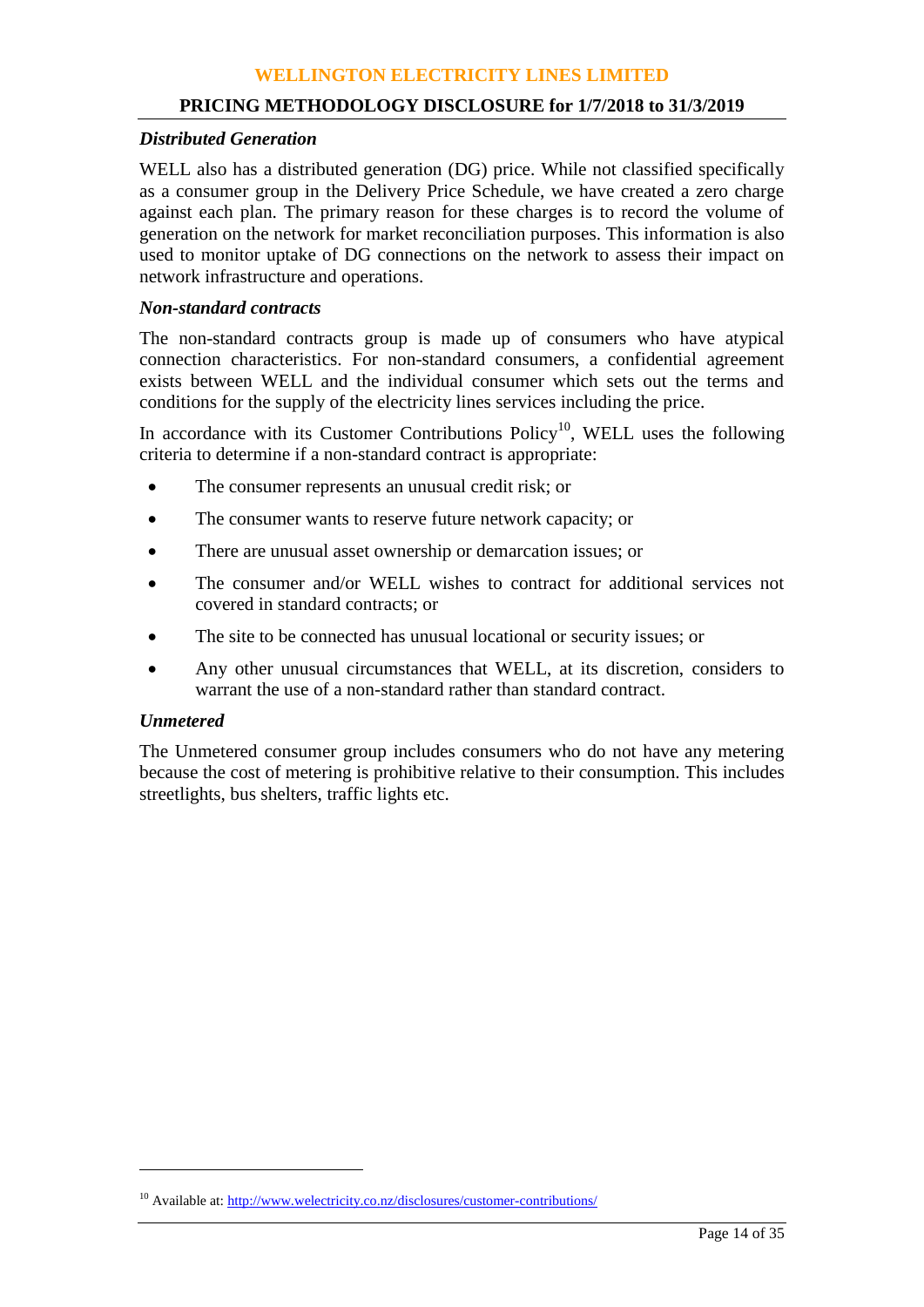# **6 Target Revenue**

The target revenue for the PM Period is \$126.2 million, reflecting the revenue WELL expects to earn from the provision of electricity lines services, based on prices that will apply for the period. The target revenue for the full regulatory year 1 April 2018 to 31 March 2019 is \$172.6m. Target revenue is determined in accordance with the input methodologies defined by the Commerce Commission. These methodologies outline the amount which WELL can collect through prices to cover costs and to provide the allowable return on investment.

The table below outlines key components of WELL's costs and the return on capital for the PM period. Costs are based on expected actual costs for the PM period.

In recent years, WELL has over-recovered on pass-through and recoverable costs due to higher than expected volumes and differences between WELL's actual and forecast Pass-through and Recoverable Costs. WELL's forecast pass-through balance is expected to reduce over the 2018/19 regulatory year by \$3.4m in accordance with the requirements in the CPP determination.

| <b>Cost Components</b>                         | <b>1 April 2018 to</b><br><b>30 June 2018</b> | <b>1 July 2018</b><br>to 31 March<br>2019 | <b>Total</b><br><b>1 April 2018</b><br>to 31 March<br>2019 |  |
|------------------------------------------------|-----------------------------------------------|-------------------------------------------|------------------------------------------------------------|--|
| Opex                                           | 8.1                                           | 24.2                                      | 32.3                                                       |  |
| Depreciation <sup>12</sup>                     | 6.7                                           | 20.3                                      | 27.0                                                       |  |
| Return on capital <sup>13</sup>                | 14.2                                          | 31.7                                      | 45.9                                                       |  |
| Transpower charges                             | 15.7                                          | 47.2                                      | 62.9                                                       |  |
| <b>Avoided Costs of Transmission</b><br>(ACOT) | 0.7                                           | 2.0                                       | 2.7                                                        |  |
| Other recoverable costs                        | 0.1                                           | $-1.8$                                    | $-1.7^{14}$                                                |  |
| Pass-through costs                             | 0.9                                           | 2.6                                       | 3.5                                                        |  |
| <b>Target revenue</b>                          | 46.4                                          | 126.2                                     | 172.6                                                      |  |

|  | Table 2 – Key cost components to cover provision of electricity line services <sup>11</sup> |  |  |
|--|---------------------------------------------------------------------------------------------|--|--|
|  |                                                                                             |  |  |

 $\overline{a}$ 

<sup>&</sup>lt;sup>11</sup> Sourced from WELL's forecasts and notifications.

<sup>&</sup>lt;sup>12</sup> Regulatory depreciation

<sup>&</sup>lt;sup>13</sup> Including tax, revaluations and other income

<sup>&</sup>lt;sup>14</sup> Amount includes pass-through balance pay back of \$3.4m and \$1.1m quality incentive penalty offset by \$1.9m for opex incentive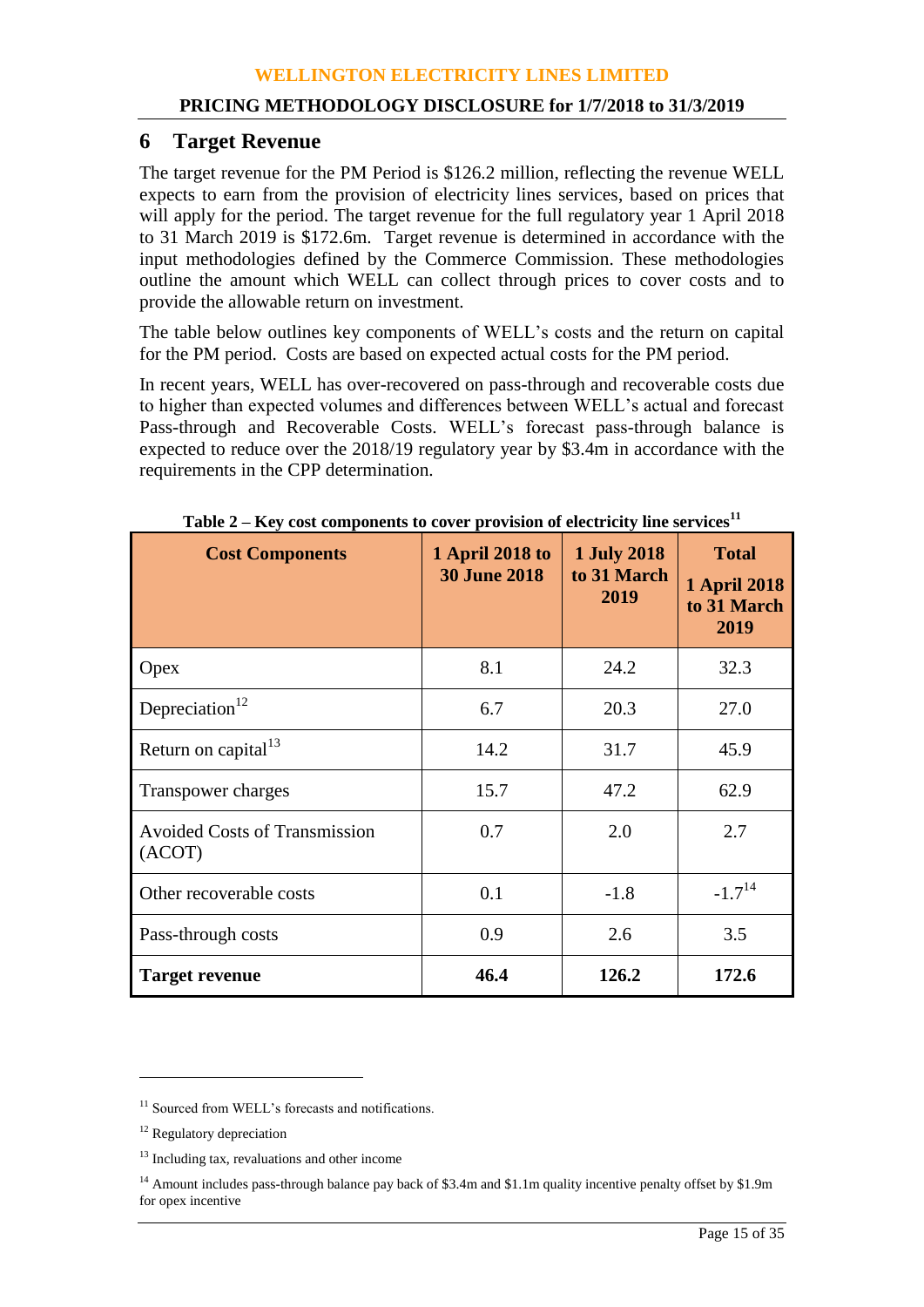# **6.1 Cost components**

WELL uses the Input Methodologies<sup>15</sup> to determine total the target revenue in each disclosure year. The following table describes the cost components of target revenue.

| <b>Cost component</b>             | <b>Description</b>                                                                                                                                                                                                                                                                                 |  |  |
|-----------------------------------|----------------------------------------------------------------------------------------------------------------------------------------------------------------------------------------------------------------------------------------------------------------------------------------------------|--|--|
| <b>Opex</b>                       | Opex includes forecast costs associated with operating and<br>maintaining the network and managing day to day business<br>activities.                                                                                                                                                              |  |  |
| <b>Depreciation</b>               | Reduction in the value of WELL's asset base over time,<br>due in particular to wear and tear.                                                                                                                                                                                                      |  |  |
| <b>Return on capital</b>          | A pre-tax return on WELL's regulatory asset base.                                                                                                                                                                                                                                                  |  |  |
| <b>Transpower charges</b>         | Charges payable to the national electricity grid operator,<br>Transpower, to transport energy from generators to<br>WELL's network. This includes connection charges,<br>interconnection charges and new investment agreement<br>charges. WELL passes these charges onto its consumers at<br>cost. |  |  |
| <b>ACOT</b>                       | ACOT payments are payable to large distributed generators<br>in recognition that local generation may cause WELL to<br>avoid Transpower charges. See section 8 for further detail<br>on how ACOT is calculated.                                                                                    |  |  |
| <b>Other recoverable</b><br>costs | Other recoverable costs include the recovery of capex wash<br>up adjustments, incentives and pass-through balances, as<br>allowed under the CPP.                                                                                                                                                   |  |  |
| <b>Pass-through costs</b>         | This includes Local Council rates, Commerce Commission<br>levies, Electricity Authority levies and Utilities Disputes<br>Limited levies. WELL passes on these charges to<br>consumers at cost.                                                                                                     |  |  |

**Table 3 – Key cost components to cover provision of electricity line services**

 $\overline{a}$ 

<sup>&</sup>lt;sup>15</sup> IM Determination 2012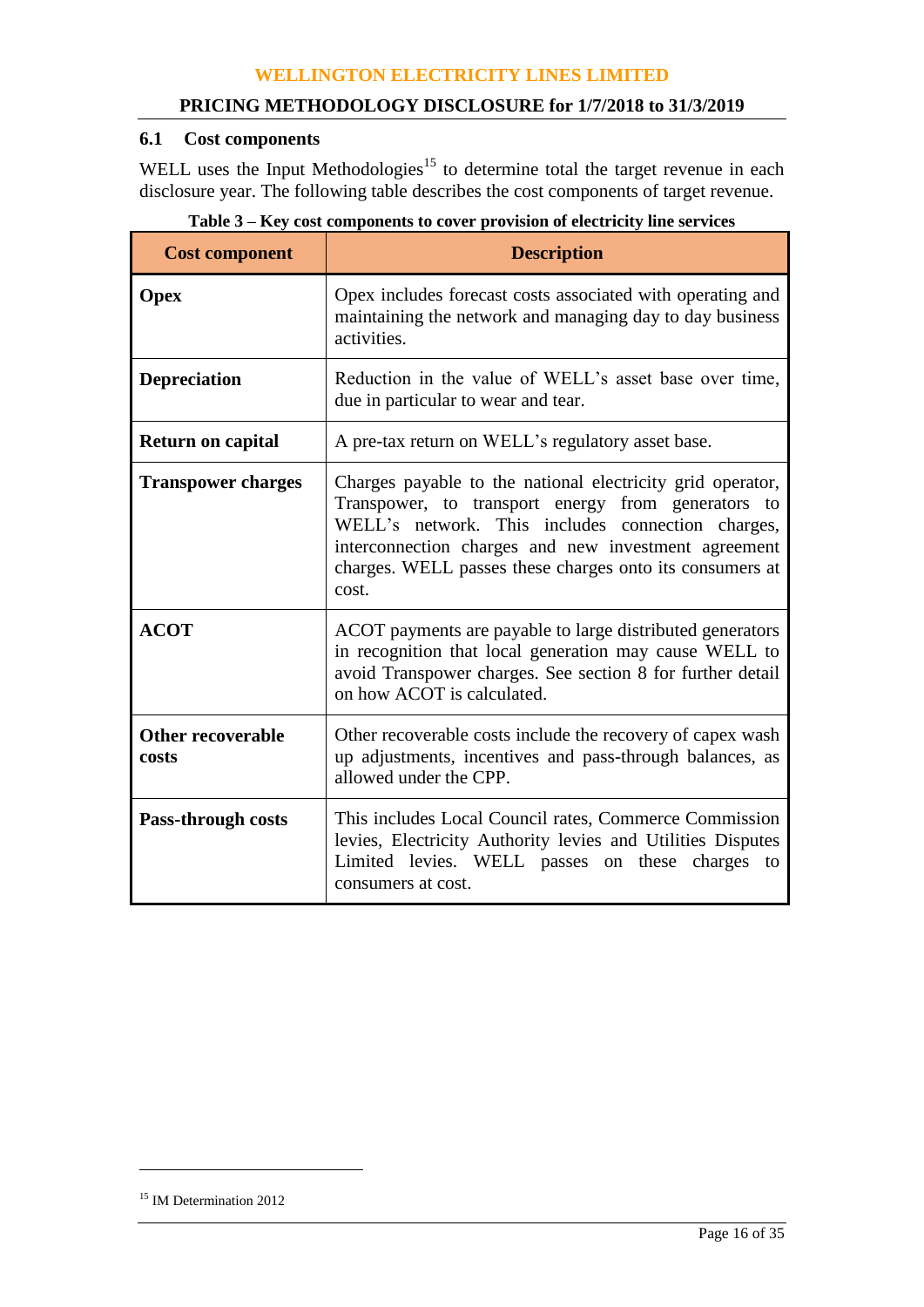# **7 Cost Allocation**

WELL has a Cost of Supply Model (COSM), which is used to allocate distribution costs between different consumer groups.

Transmission costs have historically been reflected in prices based on the relative demand of each consumer group.

We have undertaken stand-alone and incremental cost analysis to check that prices are free from economic cross-subsidy<sup>16</sup> (as discussed in Appendix B).

# **7.1 COSM summary**

 $\overline{a}$ 

The COSM allocates the various expenditure components of WELL's target revenue to consumer groups and pricing categories.





Revenue from non-standard consumers is initially removed from target revenue, as these consumers are typically priced based on recovery of actual costs. Allocators and other inputs are also adjusted to remove non-standard consumers.

The remaining cost components of target revenue are allocated to consumer groups as follows:

- Costs are directly attributed to consumer groups where known (e.g. streetlight maintenance)
- Any remaining shared costs are allocated as set out in the following table.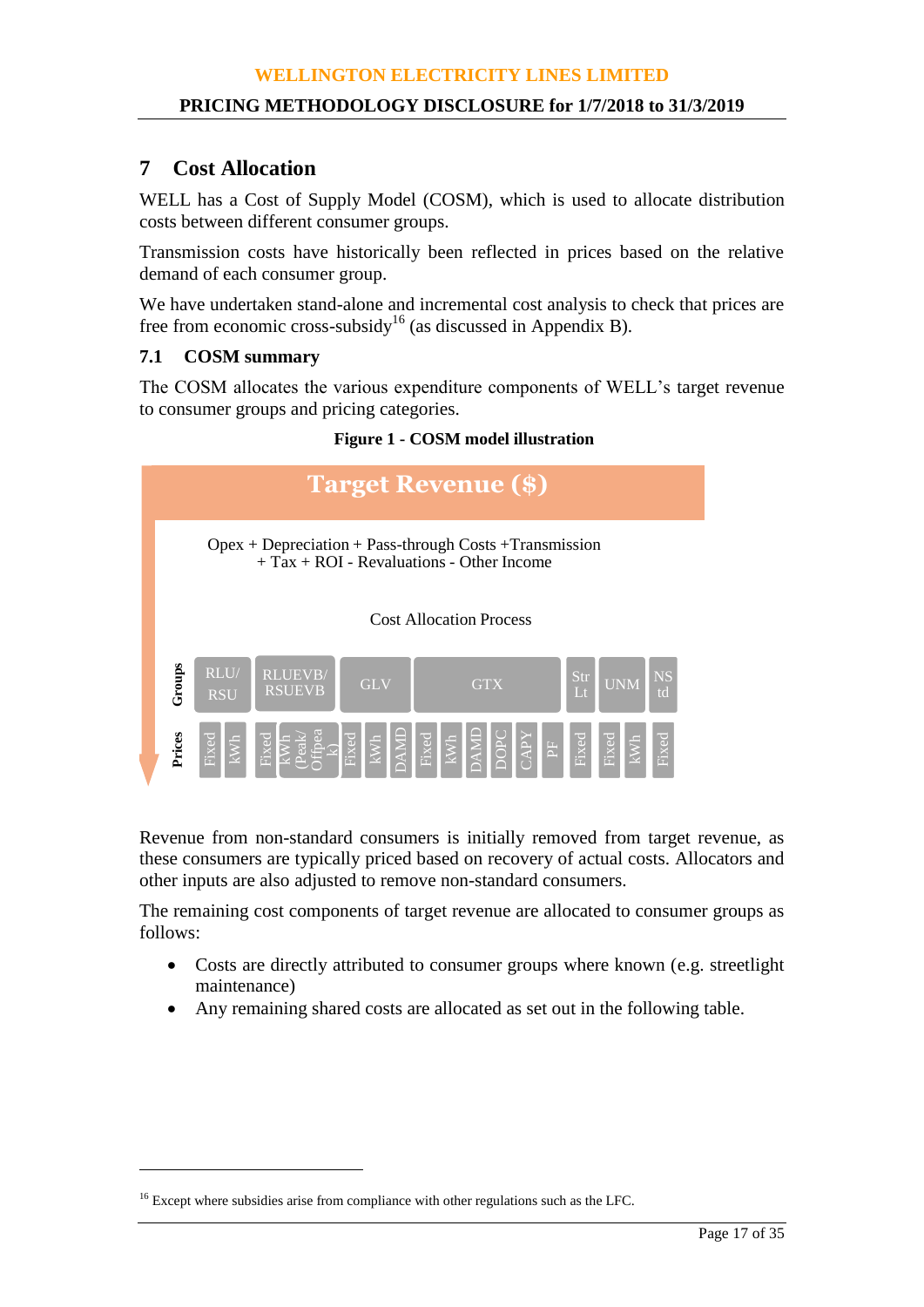# **PRICING METHODOLOGY DISCLOSURE for 1/7/2018 to 31/3/2019**

|               | <b>Consumer Group Cost allocator</b>                                                                                                                                                                                                                                                                                                                                                                                                          | <b>Cost Components</b>                                                                                                                                      | <b>Rationale</b>                                                                                                                                                          |
|---------------|-----------------------------------------------------------------------------------------------------------------------------------------------------------------------------------------------------------------------------------------------------------------------------------------------------------------------------------------------------------------------------------------------------------------------------------------------|-------------------------------------------------------------------------------------------------------------------------------------------------------------|---------------------------------------------------------------------------------------------------------------------------------------------------------------------------|
| <b>Demand</b> | Coincident maximum demand is calculated based on an average<br>of WELL's highest half-hourly peaks which generally aligns to<br>Transpower's RCPD peaks. Actual TOU meter records are used<br>where available. For groups with limited meter data, analysis of<br>feeder demand and sampling of consumers with TOU meters is<br>undertaken.                                                                                                   | Transpower charges<br><b>ACOT</b><br>$\bullet$                                                                                                              | This recognises that Transpower<br>charges and ACOT payments are<br>based on providing supply capacity,<br>determined by the capacity of the<br>GXP and core grid assets. |
| <b>RAB</b>    | A composite RAB allocator is created by allocating regulatory<br>asset base values to consumer groups as follows:<br>Connection assets: by ICPs<br>Streetlight assets: directly attributed to streetlights<br>LV network assets are allocated to non-metered,<br>residential, LV and streetlights by proportion of their<br>demand<br>All other assets: demand<br>This seeks to directly attribute asset costs to consumers where<br>possible | <b>ROI</b><br>$\bullet$<br><b>Network Depreciation</b><br>$\bullet$<br>Revaluations<br>Tax<br>$\bullet$<br>(Routine<br>Opex<br>and<br>asset<br>replacement) | <b>RAB</b><br>allocated<br>costs<br>are<br>to<br>consumer groups based on that<br>consumer group's utilisation (share<br>of demand) of the network assets.                |
| <b>ICPs</b>   | Consumer connections                                                                                                                                                                                                                                                                                                                                                                                                                          | Opex (Service interruptions and<br>emergencies<br>$\&$<br>vegetation<br>management)                                                                         | A general allocator that recognises<br>that all consumers benefit from<br>expenditure to prevent and respond<br>to interruptions to supply.                               |
| kWh           | kWh consumption                                                                                                                                                                                                                                                                                                                                                                                                                               | operations<br>(System)<br>and<br><b>Opex</b>                                                                                                                | A general allocator to recognise that<br>consumers benefit from operation                                                                                                 |

#### **Table 4 – Key cost components to cover provision of electricity line services**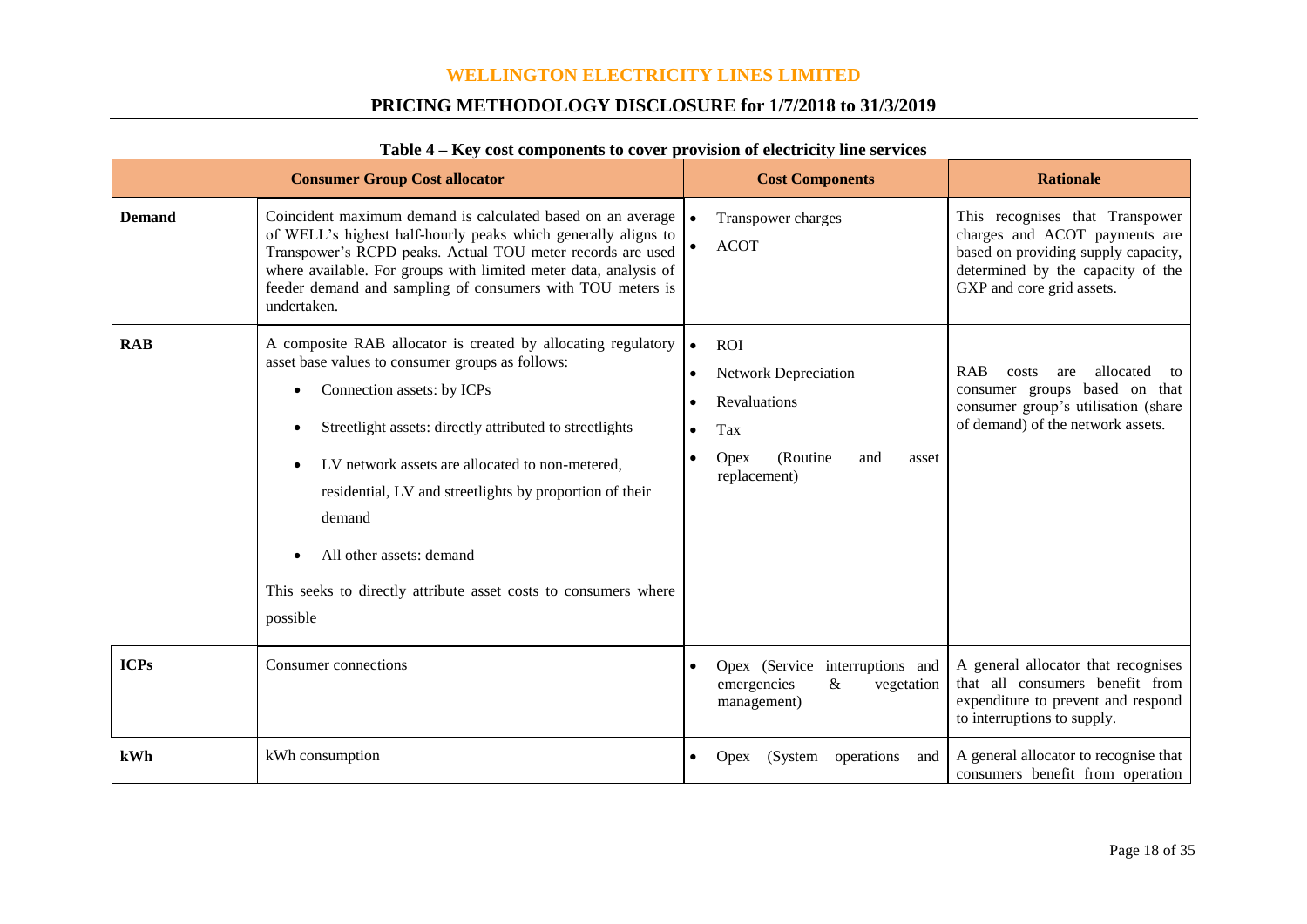# **PRICING METHODOLOGY DISCLOSURE for 1/7/2018 to 31/3/2019**

|                 | <b>Consumer Group Cost allocator</b> | <b>Cost Components</b>                        | <b>Rationale</b>                                                                                                                                                              |
|-----------------|--------------------------------------|-----------------------------------------------|-------------------------------------------------------------------------------------------------------------------------------------------------------------------------------|
|                 |                                      | network support)<br>Non-network depreciation  | of the network in proportion to their<br>use of the network.                                                                                                                  |
| <b>ICPs:kWh</b> | A 50:50 weighting of ICPs and kWhs   | Opex (Business Support)<br>Pass-through costs | This<br>weighting recognises that<br>larger consumers create relatively<br>higher costs per connection, and<br>levies are incurred in<br>that<br>proportion to ICPs and kWhs. |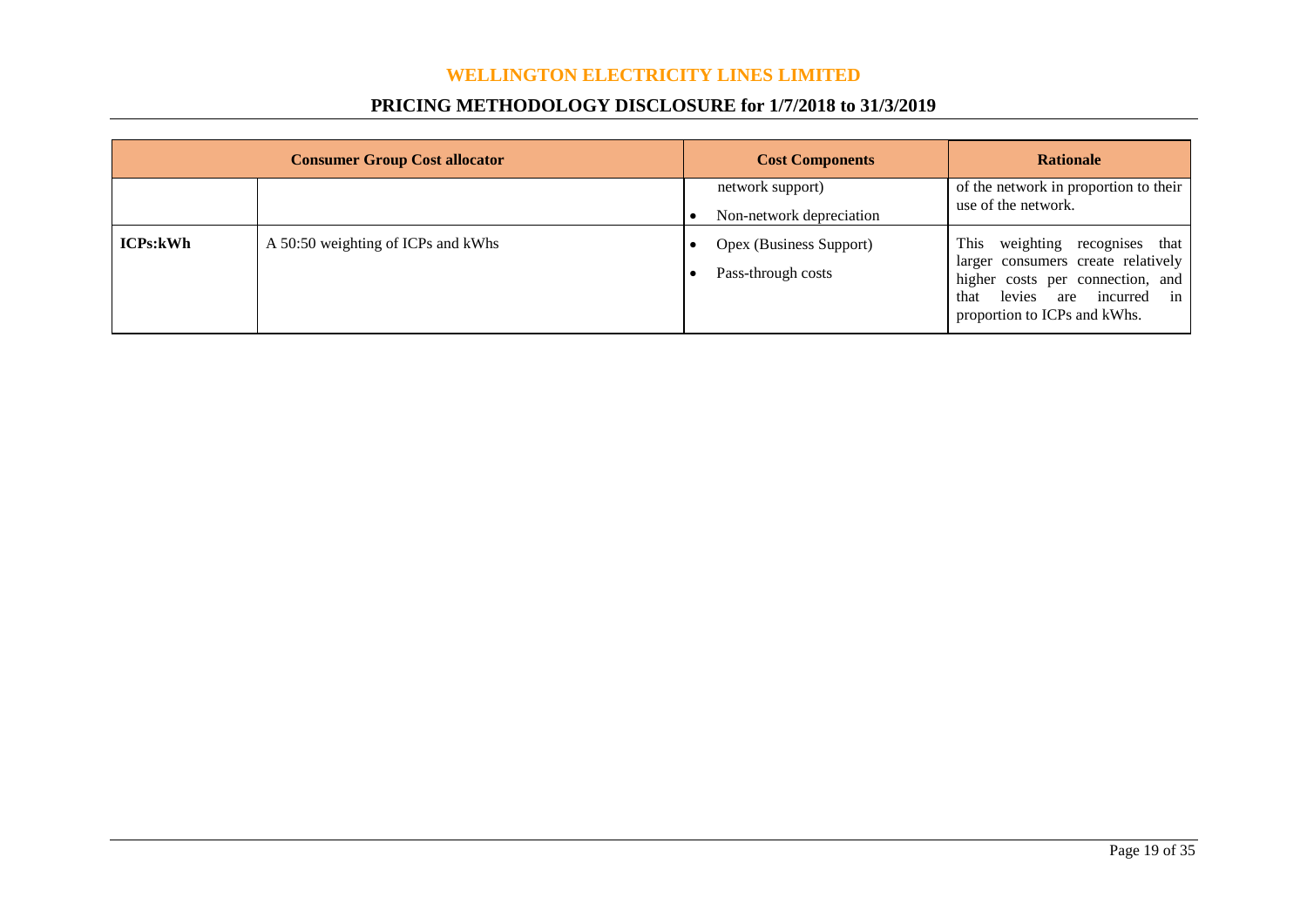# **PRICING METHODOLOGY DISCLOSURE for 1/7/2018 to 31/3/2019**

The resulting allocators are applied as follows to each consumer group:

| <b>Consumer group</b>      | <b>Demand</b><br>(%) | <b>RAB</b><br>(%) | <b>ICPs</b><br>(%) | kWh<br>(%) | Weighted<br>ICPs $\&$<br>kWh<br>(%) |
|----------------------------|----------------------|-------------------|--------------------|------------|-------------------------------------|
| Residential                | 63.5                 | 65.1              | 84.6               | 46.0       | 65.2                                |
| <b>General Low Voltage</b> | 23.8                 | 23.3              | 9.0                | 28.4       | 18.7                                |
| General Transformer        | 11.7                 | 9.1               | 0.2                | 24.5       | 12.4                                |
| Non-metered                | 0.2                  | 0.2               | 0.3                | 0.2        | 0.3                                 |
| Streetlights               | 0.8                  | 2.3               | 5.9                | 0.9        | 3.4                                 |
| <b>Total</b>               | 100.0                | 100.0             | 100.0              | 100.0      | 100.0                               |

**Table 5 - COSM allocators by consumer group<sup>17</sup>**

The key COSM outputs at the consumer group level are detailed below, showing the cost of supply for each consumer group as a proportion of costs.

|                            | % of target revenue (1 April 2018 to 31 March 2019) |                     |              |  |  |  |  |  |  |
|----------------------------|-----------------------------------------------------|---------------------|--------------|--|--|--|--|--|--|
| <b>Consumer group</b>      | <b>Transmission</b>                                 | <b>Distribution</b> | <b>Total</b> |  |  |  |  |  |  |
| Residential                | 63.5                                                | 64.9                | 64.4         |  |  |  |  |  |  |
| <b>General Low Voltage</b> | 23.7                                                | 22.3                | 22.8         |  |  |  |  |  |  |
| General Transformer        | 11.7                                                | 9.7                 | 10.5         |  |  |  |  |  |  |
| Non-metered                | 0.2                                                 | 0.2                 | 0.2          |  |  |  |  |  |  |
| Streetlights               | 0.9                                                 | 2.9                 | 2.1          |  |  |  |  |  |  |
| <b>Total</b>               | 100.0                                               | 100.0               | 100.0        |  |  |  |  |  |  |

**Table 6 - COSM allocations of costs to consumer groups**

# **7.2 Application to prices**

 $\overline{a}$ 

WELL intends to continue to move towards aligning distribution prices to the distribution component of the cost of supply. WELL will consider alignment of transmission prices to the transmission component of the cost of supply in the future.

The focus of our COSM analysis for the majority of Consumer Groups is on the proportion of target revenue to recover from each consumer group, rather than the dollar amount to recover. This reflects the inherent volatility in some allocator metrics (e.g. demand) and costs (e.g. maintenance). We have also not sought to apply the

<sup>&</sup>lt;sup>17</sup> COSM allocators are calculated for the full regulatory year 1 April 2018 to 31 March 2019.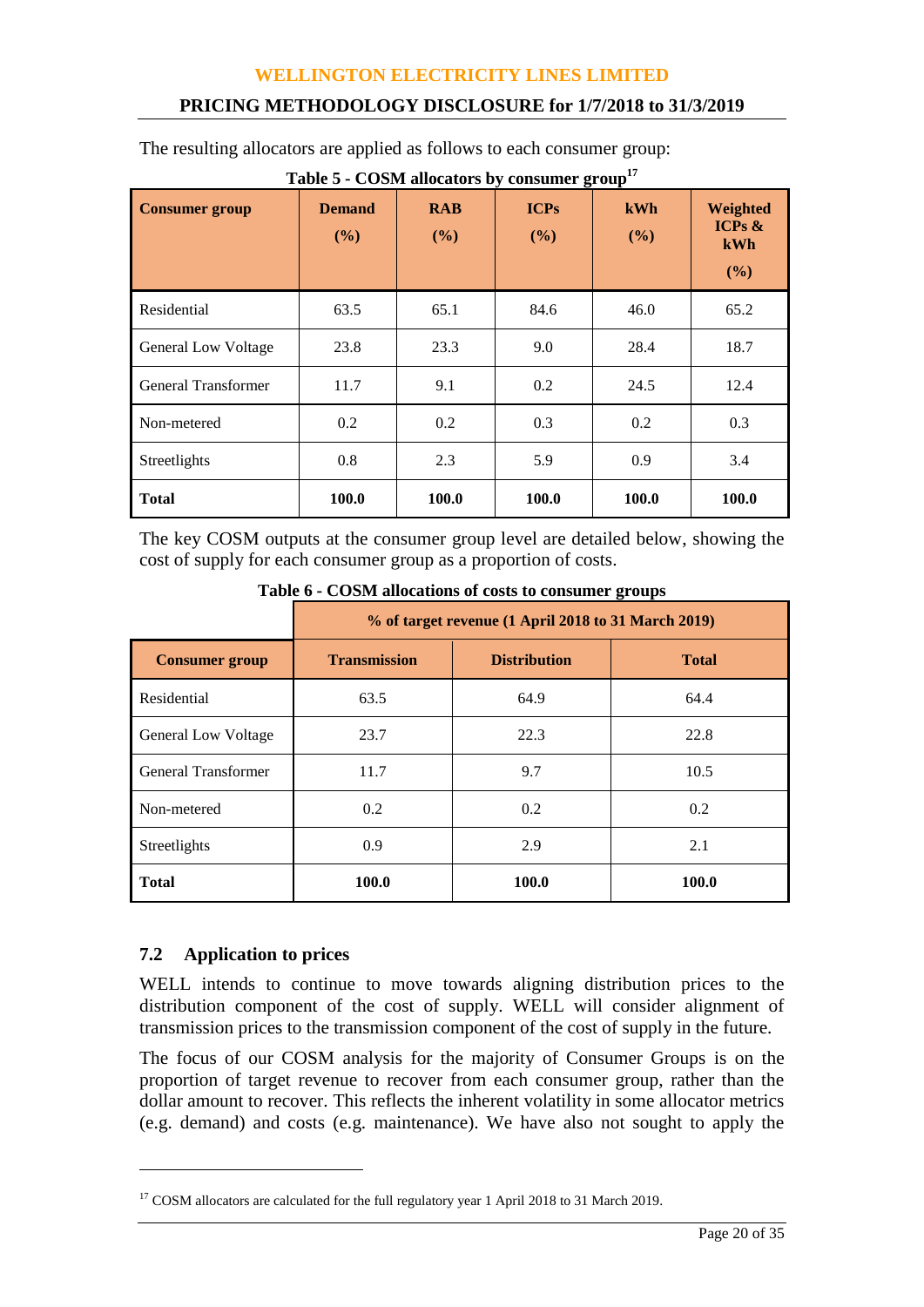# **PRICING METHODOLOGY DISCLOSURE for 1/7/2018 to 31/3/2019**

COSM at the price level as there is significant complexity in doing so. The chance of volatility and/or mis-specification in the COSM outputs also rises at this level.

The following table shows the extent of alignment between distribution prices and the distribution cost of supply for the regulatory year 1 April 2018 to 31 March 2019. The difference represents the under/(over) recovery of costs. WELL intends to continue to progressively move to align current prices to the cost of supply to mitigate the risk of price shocks occurring.

|                            | % of target revenue (1 April 2018 to 31 March 2019) |                   |         |  |  |  |  |  |  |  |
|----------------------------|-----------------------------------------------------|-------------------|---------|--|--|--|--|--|--|--|
| <b>Consumer group</b>      | <b>Implied COSM</b><br>allocation                   | <b>Difference</b> |         |  |  |  |  |  |  |  |
| Residential                | 64.90                                               | 64.98             | $-0.08$ |  |  |  |  |  |  |  |
| <b>General Low Voltage</b> | 22.30                                               | 20.96             | 1.34    |  |  |  |  |  |  |  |
| General Transformer        | 9.70                                                | 11.61             | $-1.91$ |  |  |  |  |  |  |  |
| Non-metered                | 0.20                                                | 0.46              | $-0.26$ |  |  |  |  |  |  |  |
| Streetlights               | 2.90                                                | 1.99              | 0.91    |  |  |  |  |  |  |  |
| <b>Total</b>               | 100.00                                              | 100.00            | 0.00    |  |  |  |  |  |  |  |

**Table 7 – Revenue from prices relative to cost of supply (excl. Non-Standard) -**

# **8 Impact of PM Period Price Changes**

Prices for all consumers are set in accordance with the input methodologies defined by the Commerce Commission in relation to the CPP Determination. These allow WELL to recover a net allowable revenue for the 1 April 2018 to 31 March 2019 assessment period of \$105.2 million. They also define how pass-through and recoverable costs are treated.

The CPP Determination has resulted in an uplift of the Distribution price component. This has been offset by a decrease in the Pass-through and recoverable cost price component due to reductions in costs from Transpower and the payback of a portion of the pass-through balance, as specified in the CPP Determination. WELL has also rebalanced the transmission component of prices between fixed and variable charges.

Overall there are no changes to delivery prices for residential customers for the 1 July 2018 to 31 March 2019 period. There are minor price decreases of up to 0.25% for certain commercial customer prices and streetlight pricing has increased by 1.79% to better reflect the recovery of revenue with the cost of supplying this customer group.

The total weighted average change in overall delivery charges for the 1 April 2018 to 31 March 2019 regulatory year compared to the previous year is shown below.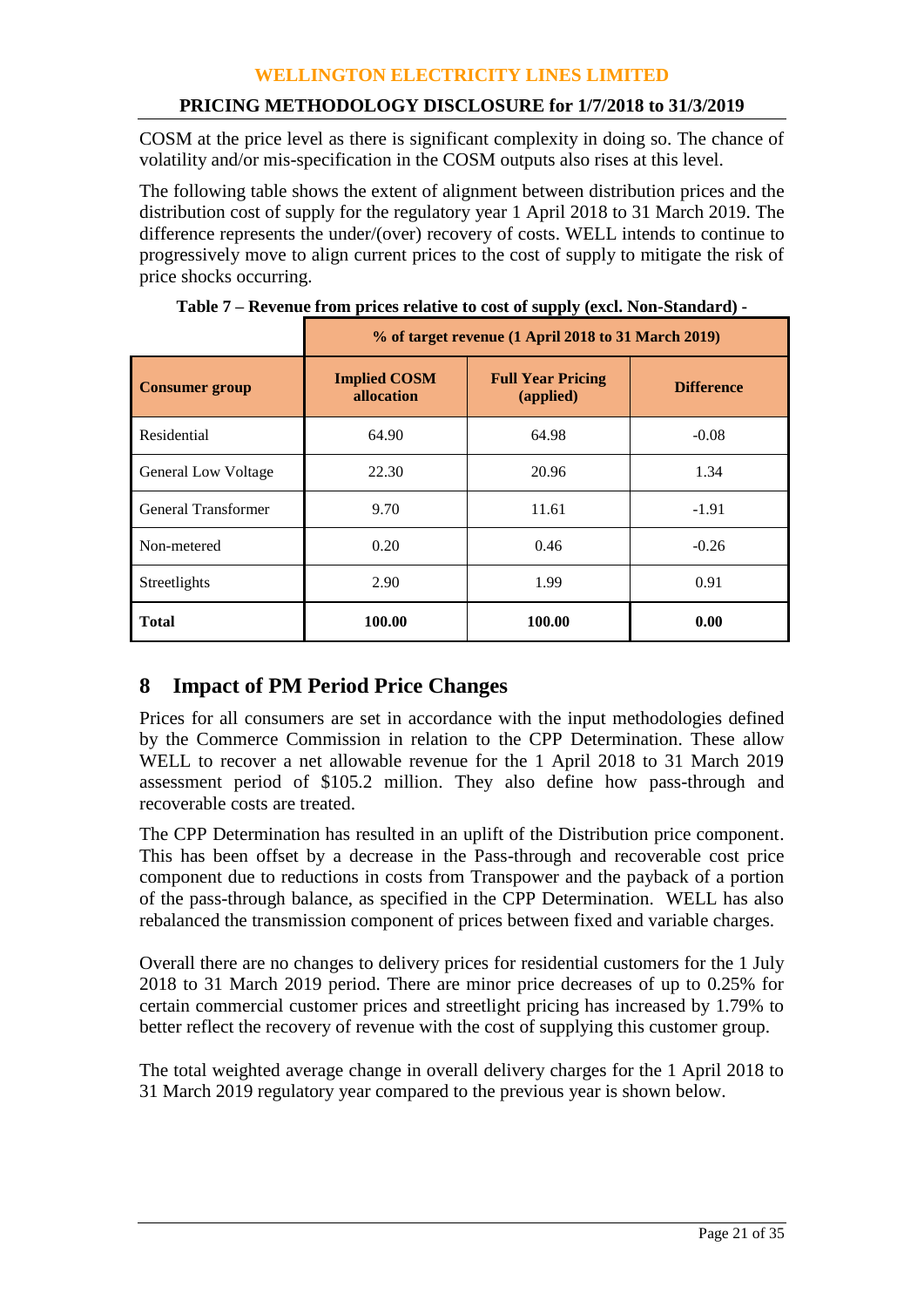| Table 8 – Change in Delivery Charge                                                        |                                                                    |  |  |  |  |  |  |  |  |
|--------------------------------------------------------------------------------------------|--------------------------------------------------------------------|--|--|--|--|--|--|--|--|
| <b>Price change element</b>                                                                | <b>Contribution to total average</b><br>change in Delivery Charges |  |  |  |  |  |  |  |  |
| <b>CPP</b>                                                                                 | 4.84%                                                              |  |  |  |  |  |  |  |  |
| Transpower transmission charges                                                            | $-3.05\%$                                                          |  |  |  |  |  |  |  |  |
| ACOT charges                                                                               | 0.47%                                                              |  |  |  |  |  |  |  |  |
| Pass-through costs (rates, levies, etc)                                                    | 0.36%                                                              |  |  |  |  |  |  |  |  |
| Other recoverable costs (incl. wash-ups, incentives and pass-<br>through balance movement) | $-3.01\%$                                                          |  |  |  |  |  |  |  |  |
| Volume changes                                                                             | $-0.23%$                                                           |  |  |  |  |  |  |  |  |
| Total weighted average price change                                                        | $-0.62%$                                                           |  |  |  |  |  |  |  |  |

# **PRICING METHODOLOGY DISCLOSURE for 1/7/2018 to 31/3/2019**

Our delivery charges represent around 30-40% of the total electricity bill paid by consumers. However, consumers should be aware that energy retailers will package up our prices into their own retail offerings and the actual impact on consumer electricity bills will vary according to price plans, consumption and the extent to which energy retailers pass through WELL's network prices. Consumers should check with their energy retailer if they wish to further understand the actual impact on their total electricity bill.

## **8.1 Non-standard contracts**

 $\overline{a}$ 

For consumers on non-standard contracts WELL changed the distribution price component from 1 April 2018 in accordance with the conditions of the non-standard contracts. Total delivery charges are the sum of the distribution and transmission prices.

For non-standard contracts established prior to the transfer of ownership of the network in 2009, WELL continued previously agreed connection policies and prices (reviewed annually). For non-standard contracts established under WELL's ownership, WELL has applied the methodology in accordance with WELL's Customer Contributions Policy.<sup>18</sup>

The following table shows the number of contracts and connections covered under non-standard agreements.

<sup>&</sup>lt;sup>18</sup> Available at: http://www.welectricity.co.nz/disclosures/customer-contributions/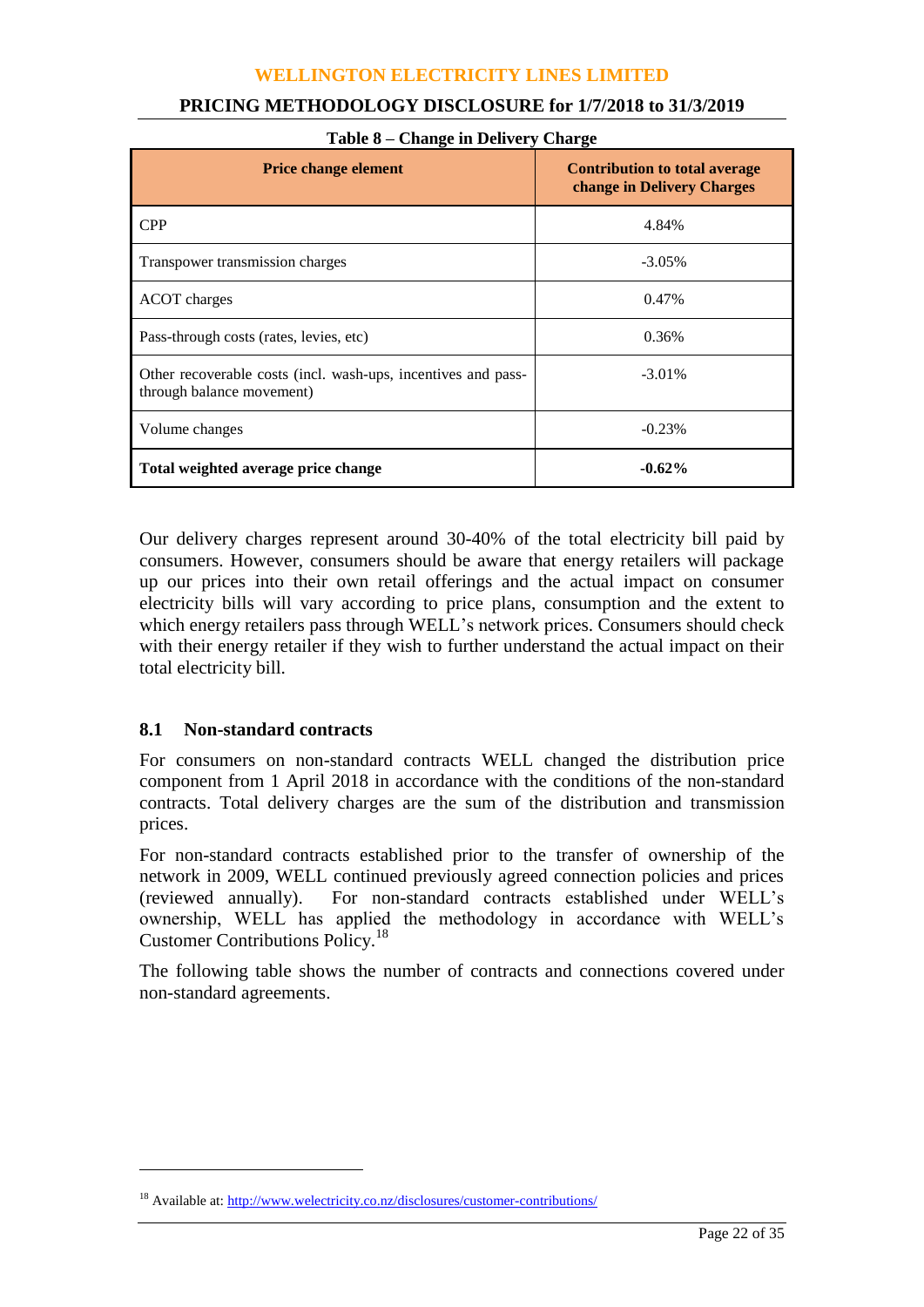| Table 9 – Non Standard Contract Statistics<br><b>Non Standard Contract Statistics</b> | <b>Total</b>       |
|---------------------------------------------------------------------------------------|--------------------|
| Number of Non Standard Contracts                                                      | O                  |
| Number of ICPs                                                                        | 14                 |
| <b>Target Revenue</b>                                                                 | \$2.0 <sub>m</sub> |

# **PRICING METHODOLOGY DISCLOSURE for 1/7/2018 to 31/3/2019**

#### **Table 9 – Non Standard Contract Statistics<sup>19</sup>**

# **8.2 Obligations and responsibilities to consumers on Non Standard Contracts**

All of WELL's non-standard contracts contain the same commitments to supply security or restoration priority as WELL's standard Use of Network Agreement, with some special conditions:

- One non-standard contract commits WELL to contract specific communications protocols in the event of supply disruption;
- None of WELL's non-standard pricing is affected by supply disruptions; and
- WELL has one non-standard contract where certain types of supply disruptions impose financial obligations on WELL.

As noted above, where WELL's non-standard contracts were established prior to 2009, WELL will honour the previously agreed connection policy and price.

# **8.3 Distributed Generation**

Distributed generators may be on either standard or non-standard contracts depending on the circumstances.

A \$0.00/kWh-injection price applies for standard DG connections. This is done so that billing information can be recorded for these connections for monitoring purposes.

For further information on connection of distributed generation refer to our website: <http://www.welectricity.co.nz/getting-connected/generating-your-own-electricity/>

WELL may also pay a distributed generator that injects into its network an ACOT payment if the distributed generator:

- Has an injection capacity of 200kVA or greater; and
- Is deemed by WELL to be supporting its network during the 100 Transmission peaks on a pro-rata basis.

The benefit to WELL's network which arises as a result of distributed generators supplying into its network is approximated by the direct avoidance of Transpower interconnection transmission charges (interconnection charges) during peak demand periods. In determining the magnitude of any ACOT payment to a distributed generator, WELL considers that:

 $\overline{a}$ 

 $19$  Target Revenue includes transmission and pass through cost recovery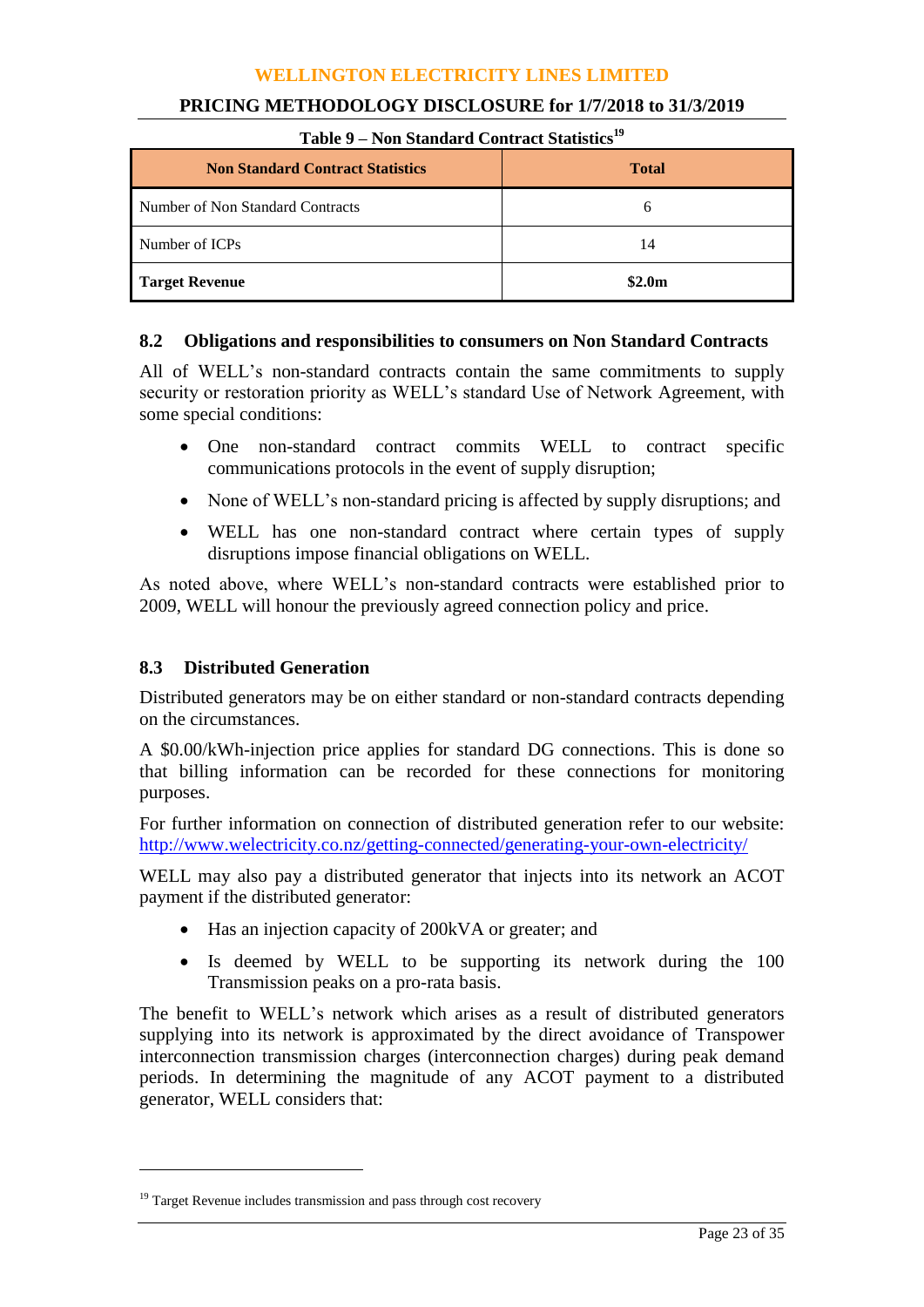## **PRICING METHODOLOGY DISCLOSURE for 1/7/2018 to 31/3/2019**

- The distributed generator must generate in a way that reduces interconnection charges incurred by WELL in accordance with the applicable Transmission Pricing Methodology (TPM);
- WELL and its consumers should be no worse off than had the distributed generation investment not occurred; and
- No potential long term transmission connection or interconnection benefits are payable to the distributed generator $^{20}$

The distributed generator must invoice WELL on a monthly basis from 1 April following submission of the data.

The Electricity Authority is currently reviewing the Distributed Generation Pricing Principles (DGPP). One of the main items of the review is to determine if distributed generators who do not efficiently reduce the cost of transmission should be paid ACOT.

WELL calculates the ACOT payment based on Transpower's current TPM approved by the Electricity Authority. WELL will amend the calculation of the ACOT payment if Transpower's TPM is amended or where the DGPP are amended.

Based on Transpower's current TPM the calculation of the gross ACOT payment to a distributed generator will be determined as follows:

$$
RCPD_G * IR_{CF} - (RCPD_{WELL} * (IR_A - IR_{CF} )) * (1 - Admin)
$$

| Where: $RCPD_G$    | Average of the generation (kW) injected by the distributed<br>generator coincident with the 100 Lower North Island Peaks<br>for the measurement period relating to each 12 month period<br>commencing 1 April.                   |
|--------------------|----------------------------------------------------------------------------------------------------------------------------------------------------------------------------------------------------------------------------------|
| IR <sub>A</sub>    | The interconnection rate published by Transpower for the<br>relevant 12 month period commencing 1 April.                                                                                                                         |
| IR <sub>CF</sub>   | The counterfactual interconnection rate $(\text{IR}_{CF})$ is calculated as:                                                                                                                                                     |
|                    | $=IC$ Revenue / ( $RCPD_{TP}$ + $RCPD_G$ )                                                                                                                                                                                       |
| <b>RCPDWELL</b>    | The average of the sum of demand across all Wellington<br>Electricity GXPs coincident with the 100 Lower North Island<br>Peaks for the relevant 12 month period commencing 1 April.                                              |
| RCPD <sub>TP</sub> | Sum of the average of the RCPD for each consumer at a<br>connection location for all consumers at all connection<br>locations for all regions (excluding $RCPD_{WELL}$ ) for the relevant<br>12 month period commencing 1 April. |
| Admin              | A percentage recovery of the benefits attributable to the<br>Generator reflecting the incremental costs incurred by WELL.                                                                                                        |

 $\overline{a}$ 

 $20$  Any potential long term benefits of avoided transmission cannot be ascertained by Wellington Electricity nor ascribed to individual distributed generators. Any potential benefits should be negotiated with Transpower directly by the Generator.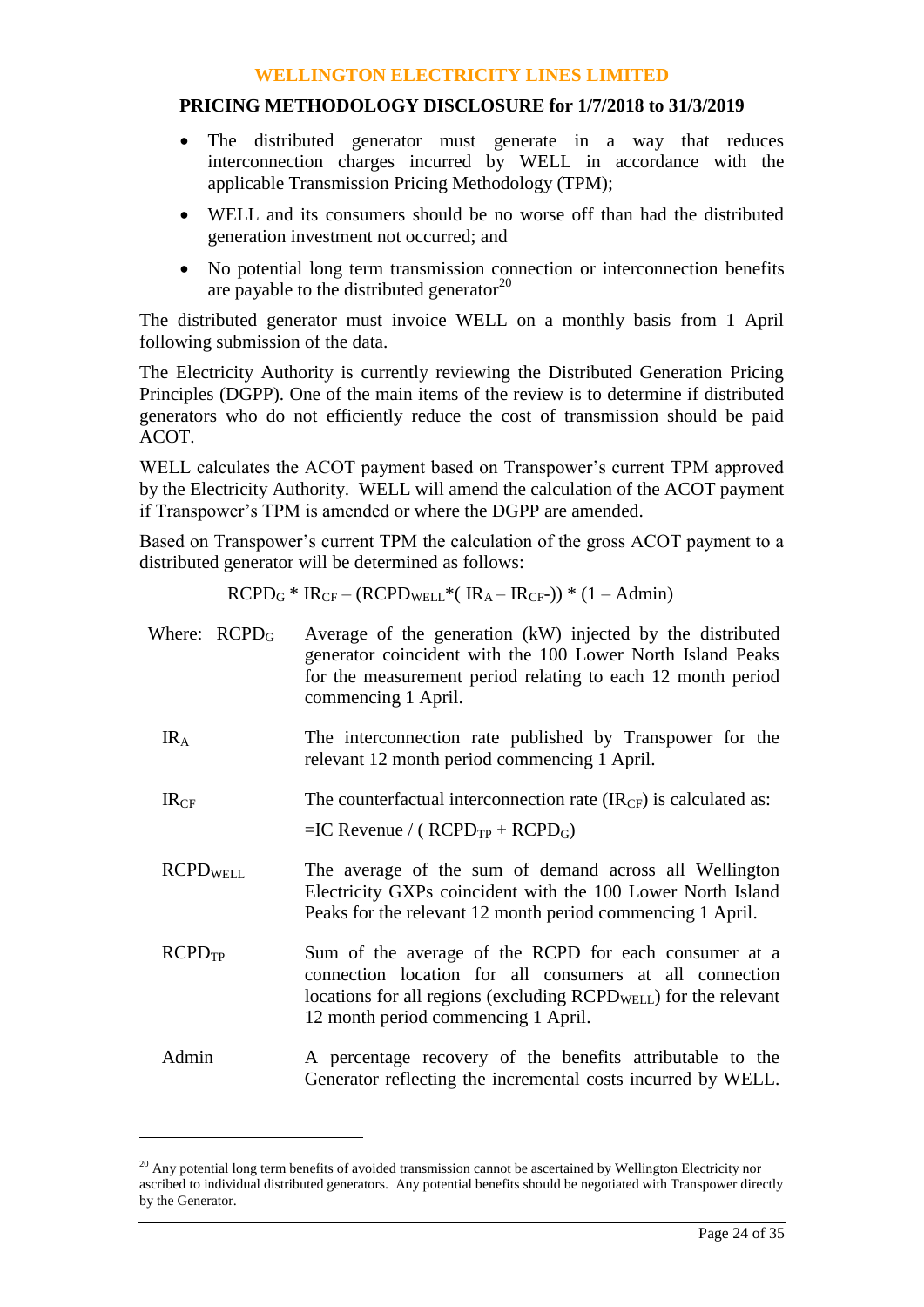# **PRICING METHODOLOGY DISCLOSURE for 1/7/2018 to 31/3/2019**

This percentage is determined on a case by case basis.

# **8.4 Service Charges (previously Other Charges)**

A service charge relates to work performed for a consumer by WELL's approved contractors. These charges are set to recover incremental costs which include external contractor rates and a margin to recover WELL's processing costs (e.g. updating network records and registry information etc.). The table below sets out the charges applicable for the PM period.

| <b>Description</b>                                                                                                                             | Unit              | <b>Charge</b><br><b>Effective</b><br><b>1 April 2018</b><br>to 30 June<br>2018 | <b>Charge</b><br><b>Effective</b><br><b>1 July 2018</b><br>to 31 March<br>2019 |  |  |
|------------------------------------------------------------------------------------------------------------------------------------------------|-------------------|--------------------------------------------------------------------------------|--------------------------------------------------------------------------------|--|--|
| New connection fee $-$ single phase connection                                                                                                 | per connection    | \$161                                                                          | \$164                                                                          |  |  |
| New connection fee $-$ two or three phase<br>connection                                                                                        | per connection    | \$401                                                                          | \$408                                                                          |  |  |
| Site visit fee                                                                                                                                 | per site visit    | \$161                                                                          | \$164                                                                          |  |  |
| Permanent disconnection fee                                                                                                                    | per disconnection | \$301                                                                          | \$306                                                                          |  |  |
| General Administration fee - to cover costs such<br>as late, incorrect or incomplete consumption<br>data, administering Embedded Networks, etc | per hour          | \$122                                                                          | \$124                                                                          |  |  |

| Table 10 – Service Charges |  |
|----------------------------|--|
|----------------------------|--|

WELL's Network Pricing Schedule<sup>21</sup> provides further descriptions of these charges.

# **8.5 Consumer views on pricing**

 $\overline{a}$ 

In November 2017 WELL added a number of questions to a regular monthly survey of consumers recently impacted by outages. The questions added were intended to allow WELL to better understand consumers' expectations of price and quality.

Between November 2017 and April 2018, 683 consumers have provided responses to those questions with the results to date displayed in Table 11 below.

The results indicate that the majority of consumers surveyed were comfortable with the current price/quality balance and that there was no reason to change the approach to calculating base prices from prior years.

When posed questions in relation to earthquake preparedness and 'tree trimming' however, the responses more clearly support our investment in earthquake readiness and continued focus on vegetation management.

<sup>&</sup>lt;sup>21</sup> Available at[: http://www.welectricity.co.nz/disclosures/pricing/2018-pricing/](http://www.welectricity.co.nz/disclosures/pricing/2018-pricing/)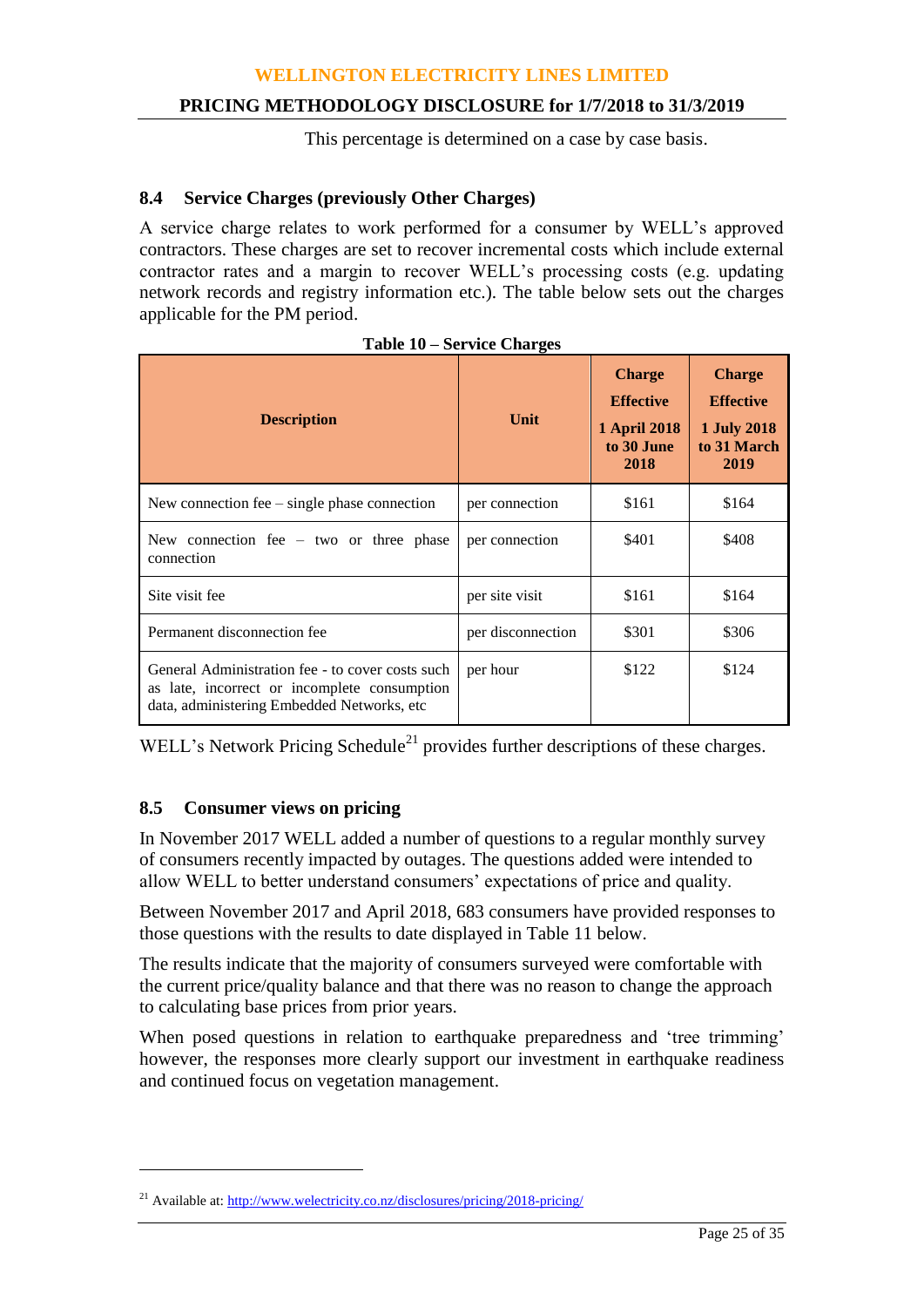## **PRICING METHODOLOGY DISCLOSURE for 1/7/2018 to 31/3/2019**

WELL will soon be expanding the survey to include randomly selected consumers to act as a control group and to determine to whether the recency of outage experience may influence the survey results.

| <b>Ouestion</b>                                                                                                                                                         | <b>Yes</b> | N <sub>0</sub> | <b>Maybe</b> |
|-------------------------------------------------------------------------------------------------------------------------------------------------------------------------|------------|----------------|--------------|
| Would you be prepared to pay a bit more for your power if it<br>meant fewer power cuts?                                                                                 | 7%         | 56%            | 37%          |
| Would you be prepared to pay \$2 on top of your monthly<br>electricity bill if it meant that the Wellington region was better<br>prepared for a major natural disaster? | 57%        | 23%            | 21%          |
| Would you be prepared to have slightly more power cuts if it<br>meant prices were a bit cheaper?                                                                        | 8%         | 76%            | 17%          |
| Would you be prepared to have more trees cut in your<br>neighbourhood it if meant fewer power cuts (because trees can<br>sometimes affect power lines)?                 | 54%        | 19%            | 27%          |

# **Table 11 – Survey Questions**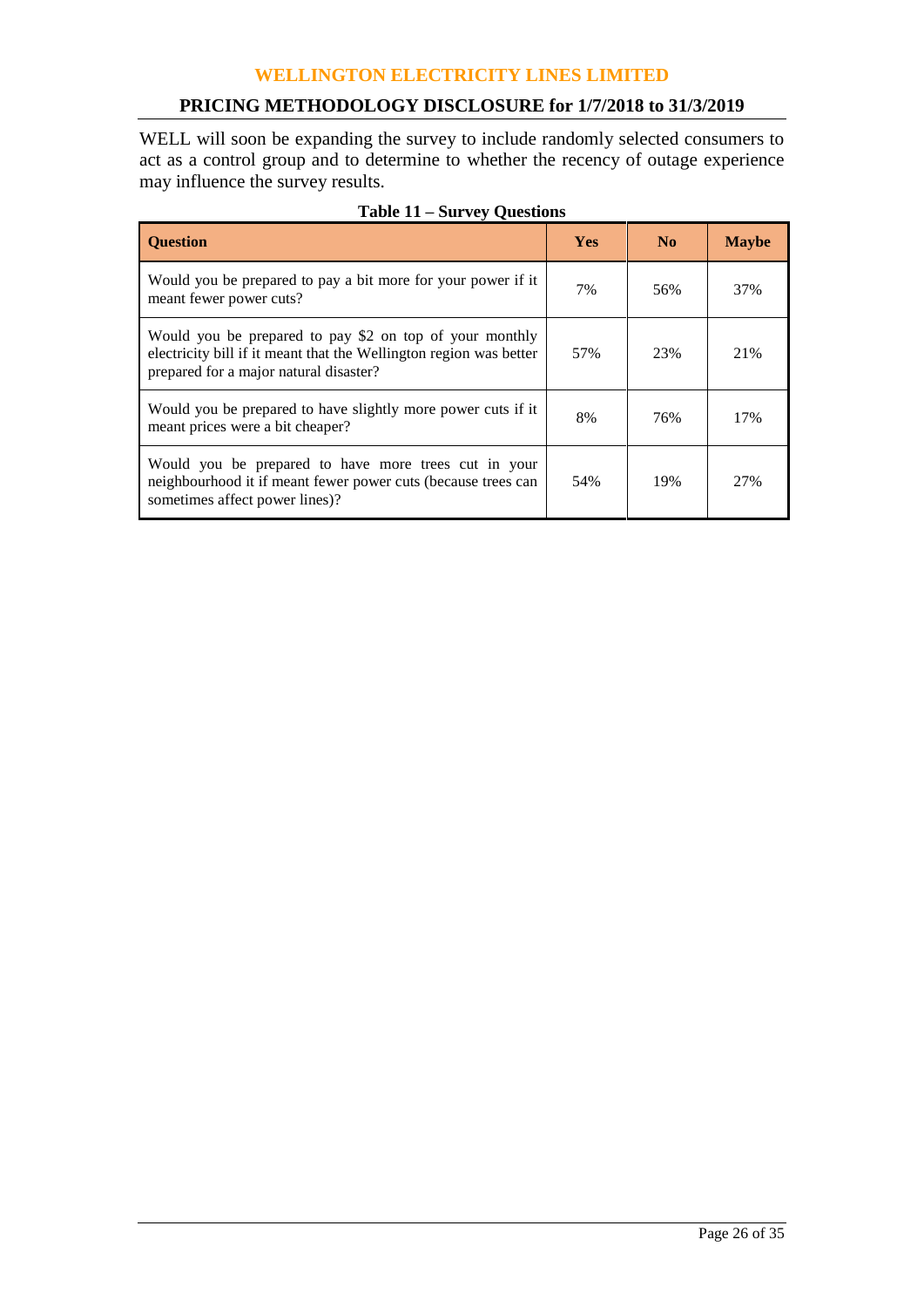#### **PRICING METHODOLOGY DISCLOSURE for 1/7/2018 to 31/3/2019**

# **Proportion of target revenue by price component for the PM period and the Regulatory year 1 April 2018 to 31 March 2019**

Clause 2.4.3(8) of the ID Determination 2012 requires that the proportion of target revenue collected through each price component is noted. This is shown for the PM period and full regulatory year below.

|                                                  |                          |                            |                               |                                |                                       |                                           | Table 12 – Proportion of Target Revenue by price component – PM period |                               |                                    |                                       |                              |                                     |                                             |                                                   |
|--------------------------------------------------|--------------------------|----------------------------|-------------------------------|--------------------------------|---------------------------------------|-------------------------------------------|------------------------------------------------------------------------|-------------------------------|------------------------------------|---------------------------------------|------------------------------|-------------------------------------|---------------------------------------------|---------------------------------------------------|
| <b>Consumer group</b>                            | Consumer<br>plan<br>code | Fixed<br>(FIXD)<br>per dav | Demand<br>(DAMD)<br>kVA/month | Capactiy<br>(CAPY)<br>kV A/dav | On-pk<br>Demand<br>(DOPC)<br>kW/month | <b>Pwr Factor</b><br>(PWRF)<br>kVAr/month | <b>Uncontrolled</b><br>(24UC)<br><b>kWh</b>                            | Niaht<br>(NITE)<br><b>kWh</b> | <b>Controlled</b><br>(CTRL)<br>kWh | <b>All Inclusive</b><br>(AICO)<br>kWh | Peak<br>(PEAK)<br><b>kWh</b> | Off-peak<br>(OFFPEAK)<br><b>kWh</b> | <b>Non</b><br>standard<br>contracts<br>(IC) | <b>Total</b><br>Revenue<br>pa<br><b>PM</b> period |
|                                                  |                          |                            |                               |                                |                                       |                                           |                                                                        |                               |                                    |                                       |                              |                                     |                                             |                                                   |
| Residential low user                             | <b>RLU</b><br><b>RSU</b> | 3,755,037                  |                               |                                |                                       |                                           | 18.843.809                                                             | 33,518                        | 712,553<br>417.717                 | 15,278,568                            | 7.044                        | 3.786                               |                                             | 38,634,316                                        |
| Residential standard user<br>General low voltage | GLV15                    | 17,758,948<br>866.033      |                               |                                |                                       |                                           | 13,265,015                                                             | 56,623                        |                                    | 9,776,682                             | 6,138                        | 1,052                               |                                             | 41,282,175                                        |
| General low voltage                              | GLV69                    | 4.219.386                  |                               |                                |                                       |                                           | 1.880.517<br>8.975.594                                                 |                               |                                    |                                       |                              |                                     |                                             | 2,746,550                                         |
| General low voltage                              | <b>GLV138</b>            | 918.734                    |                               |                                |                                       |                                           |                                                                        |                               |                                    |                                       |                              |                                     |                                             | 13,194,980<br>2,705,590                           |
| General low voltage                              | GLV300                   | 1.163.908                  |                               |                                |                                       |                                           | 1,786,856                                                              |                               |                                    |                                       |                              |                                     |                                             |                                                   |
|                                                  |                          |                            |                               |                                |                                       |                                           | 1,402,073                                                              |                               |                                    |                                       |                              |                                     |                                             | 2,565,981                                         |
| General low voltage                              | GLV1500<br>GTX15         | .864.644                   | 2.546.497                     |                                |                                       |                                           | 932.260                                                                |                               |                                    |                                       |                              |                                     |                                             | 5,343,401                                         |
| General transformer                              |                          | 221                        |                               |                                |                                       |                                           | 1.577                                                                  |                               |                                    |                                       |                              |                                     |                                             | 1,798                                             |
| General transformer                              | GTX69                    | 6.482                      |                               |                                |                                       |                                           | 16.670                                                                 |                               |                                    |                                       |                              |                                     |                                             | 23,152                                            |
| General transformer                              | GTX138                   | 34.259                     |                               |                                |                                       |                                           | 89.975                                                                 |                               |                                    |                                       |                              |                                     |                                             | 124,234                                           |
| General transformer                              | GTX300                   | 290.026                    |                               |                                |                                       |                                           | 656.622                                                                |                               |                                    |                                       |                              |                                     |                                             | 946,648                                           |
| General transformer                              | GTX1500                  | 1,624,166                  | 4.882.424                     | 887.012                        |                                       |                                           | 1,796,486                                                              |                               |                                    |                                       |                              |                                     |                                             | 9,190,089                                         |
| General transformer                              | GTX1501                  | 571                        |                               | 714,676                        | 3,545,603                             | 160,164                                   | 185.180                                                                |                               |                                    |                                       |                              |                                     |                                             | 4,606,195                                         |
| Unmetered - non-street lighting                  | G001                     | 17.598                     |                               |                                |                                       |                                           | 568.335                                                                |                               |                                    |                                       |                              |                                     |                                             | 585,933                                           |
| Unmetered - street lighting                      | G002                     | 2,533,911                  |                               |                                |                                       |                                           |                                                                        |                               |                                    |                                       |                              |                                     |                                             | 2,533,911                                         |
| Non-standard Contracts                           | IC                       |                            |                               |                                |                                       |                                           |                                                                        |                               |                                    |                                       |                              |                                     | 1,640,944                                   | 1,640,944                                         |
| Total Network Revenue                            |                          | 35,053,925                 | 7,428,922                     | 1.601.688                      | 3,545,603                             | 160,164                                   | 50,400,968                                                             | 90.142                        | 1,130,271                          | 25,055,250                            | 13,182                       | 4.838                               | 1,640,944                                   | 126, 125, 897                                     |

**Table 12 – Proportion of Target Revenue by price component – PM period**

| Table 13 – Proportion of Target Revenue by price component – Regulatory Year |  |  |
|------------------------------------------------------------------------------|--|--|
|                                                                              |  |  |

| <u>ivui-staliualu Cultiacts</u>                                              | ∼                               |                            |                               |                                |                                       |                                                |                               |                               |                                    |                                       |                              |                              | 1,040,944                                   | <b>.,040,944</b>                                    |
|------------------------------------------------------------------------------|---------------------------------|----------------------------|-------------------------------|--------------------------------|---------------------------------------|------------------------------------------------|-------------------------------|-------------------------------|------------------------------------|---------------------------------------|------------------------------|------------------------------|---------------------------------------------|-----------------------------------------------------|
| <b>Total Network Revenue</b>                                                 |                                 | 35.053.925                 | 7,428,922                     | 1,601,688                      | 3,545,603                             | 160.164                                        | 50.400.968                    | 90,142                        | 1,130,271                          | 25,055,250                            | 13.182                       | 4.838                        | 1,640,944                                   | 126,125,897                                         |
| Table 13 – Proportion of Target Revenue by price component – Regulatory Year |                                 |                            |                               |                                |                                       |                                                |                               |                               |                                    |                                       |                              |                              |                                             |                                                     |
| Consumer group                                                               | <b>Consumer</b><br>plan<br>code | Fixed<br>(FIXD)<br>per day | Demand<br>(DAMD)<br>kVA/month | Capactiy<br>(CAPY)<br>kV A/day | On-pk<br>Demand<br>(DOPC)<br>kW/month | <b>Pwr Factor</b><br>(PWRF)<br>kVAr/month<br>s | Uncontrolled<br>(24UC)<br>kWh | Night<br>(NITE)<br><b>kWh</b> | <b>Controlled</b><br>(CTRL)<br>kWh | <b>All Inclusive</b><br>(AICO)<br>kWh | Peak<br>(PEAK)<br><b>kWh</b> | Off-peak<br>(OFFPEAK)<br>kWh | <b>Non</b><br>standard<br>contracts<br>(IC) | <b>Total</b><br>Revenue<br>pa<br>Regulatory<br>year |
| Residential low user                                                         | <b>RLU</b>                      | 4,994,185                  |                               |                                |                                       |                                                | 26,498,539                    | 48,367                        | 982,742                            | 21,433,994                            | 7.044                        | 3.786                        |                                             | 53,968,657                                          |
| Residential standard user                                                    | <b>RSU</b>                      | 23,732,795                 |                               |                                |                                       |                                                | 18,698,578                    | 83,772                        | 578,893                            | 13,773,278                            | 6,138                        | 1,052                        |                                             | 56,874,506                                          |
| General low voltage                                                          | GLV15                           | 1,155,271                  |                               |                                |                                       |                                                | 2.553.666                     |                               |                                    |                                       |                              |                              |                                             | 3,708,937                                           |
| General low voltage                                                          | GLV69                           | 5,632,686                  |                               |                                |                                       |                                                | 12,139,462                    |                               |                                    |                                       |                              |                              |                                             | 17,772,148                                          |
| General low voltage                                                          | <b>GLV138</b>                   | 1.224.130                  |                               |                                |                                       |                                                | 2.401.774                     |                               |                                    |                                       |                              |                              |                                             | 3,625,904                                           |
| General low voltage                                                          | <b>GLV300</b>                   | 1,545,923                  |                               |                                |                                       |                                                | 1.867.105                     |                               |                                    |                                       |                              |                              |                                             | 3,413,027                                           |
| General low voltage                                                          | GLV1500                         | 2,552,914                  | 3,439,375                     |                                |                                       |                                                | 1,253,179                     |                               |                                    |                                       |                              |                              |                                             | 7,245,468                                           |
| General transformer                                                          | GTX15                           | 272                        |                               |                                |                                       |                                                | 2,084                         |                               |                                    |                                       |                              |                              |                                             | 2,356                                               |
| General transformer                                                          | GTX69                           | 8,444                      |                               |                                |                                       |                                                | 21.701                        |                               |                                    |                                       |                              |                              |                                             | 30,146                                              |
| General transformer                                                          | GTX138                          | 45,140                     |                               |                                |                                       |                                                | 113,565                       |                               |                                    |                                       |                              |                              |                                             | 158,705                                             |
| General transformer                                                          | GTX300                          | 386,571                    |                               |                                |                                       |                                                | 873,557                       |                               |                                    |                                       |                              |                              |                                             | 1,260,128                                           |
| General transformer                                                          | GTX1500                         | 2,181,439                  | 6.448.305                     | 1,179,968                      |                                       |                                                | 2.390.265                     |                               |                                    |                                       |                              |                              |                                             | 12,199,977                                          |
| General transformer                                                          | GTX1501                         | 762                        |                               | 953,784                        | 4,749,271                             | 210,477                                        | 247,353                       |                               |                                    |                                       |                              |                              |                                             | 6,161,647                                           |
| Unmetered - non-street lighting                                              | G001                            | 22,938                     |                               |                                |                                       |                                                | 758,315                       |                               |                                    |                                       |                              |                              |                                             | 781,254                                             |
| Unmetered - street lighting                                                  | G002                            | 3,397,017                  |                               |                                |                                       |                                                |                               |                               |                                    |                                       |                              |                              |                                             | 3,397,017                                           |
| Non-standard Contracts                                                       | IC.                             |                            |                               |                                |                                       |                                                |                               |                               |                                    |                                       |                              |                              | 2,002,691                                   | 2,002,691                                           |
| <b>Total Network Revenue</b>                                                 |                                 | 46,880,487                 | 9,887,680                     | 2,133,752                      | 4,749,271                             | 210,477                                        | 69,819,142                    | 132,139                       | 1,561,635                          | 35,207,272                            | 13,182                       | 4,838                        | 2.002.691                                   | 172.602.567                                         |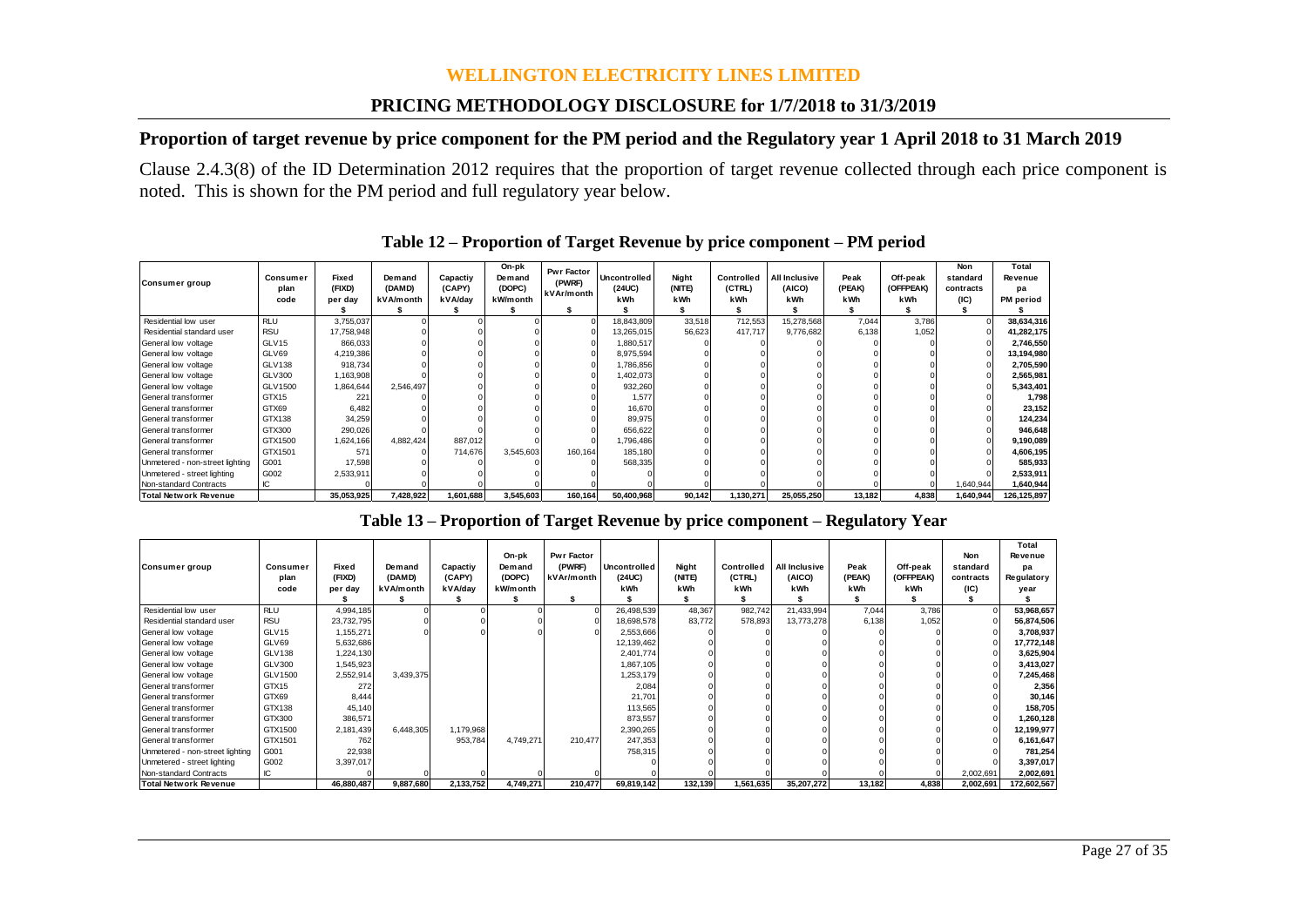# **Appendix A: Pricing Methodology - Information Disclosure Requirements**

- 2.4.1 Every EDB must publicly disclose, before the start of each disclosure year, a pricing methodology which-
	- (1) Describes the methodology, in accordance with clause 2.4.3 below, used to calculate the prices payable or to be payable;
	- (2) Describes any changes in prices and target revenues;
	- (3) Explains, in accordance with clause 2.4.5 below, the approach taken with respect to pricing in non-standard contracts and distributed generation (if any);
	- (4) Explains whether, and if so how, the EDB has sought the views of consumers, including their expectations in terms of price and quality, and reflected those views in calculating the prices payable or to be payable. If the EDB has not sought the views of consumers, the reasons for not doing so must be disclosed.
- 2.4.2 Any change in the pricing methodology or adoption of a different pricing methodology, must be publicly disclosed at least 20 working days before prices determined in accordance with the change or the different pricing methodology take effect.
- 2.4.3 Every disclosure under clause 2.4.1 above must-
	- (1) Include sufficient information and commentary to enable interested persons to understand how prices were set for each consumer group, including the assumptions and statistics used to determine prices for each consumer group;
	- (2) Demonstrate the extent to which the pricing methodology is consistent with the pricing principles and explain the reasons for any inconsistency between the pricing methodology and the pricing principles;
	- (3) State the target revenue expected to be collected for the disclosure year to which the pricing methodology applies;
	- (4) Where applicable, identify the key components of target revenue required to cover the costs and return on investment associated with the EDB's provision of electricity lines services. Disclosure must include the numerical value of each of the components;
	- (5) State the consumer groups for whom prices have been set, and describe-

(a) the rationale for grouping consumers in this way;

(b) the method and the criteria used by the EDB to allocate consumers to each of the consumer groups;

- (6) If prices have changed from prices disclosed for the immediately preceding disclosure year, explain the reasons for changes, and quantify the difference in respect of each of those reasons;
- (7) Where applicable, describe the method used by the EDB to allocate the target revenue among consumer groups, including the numerical values of the target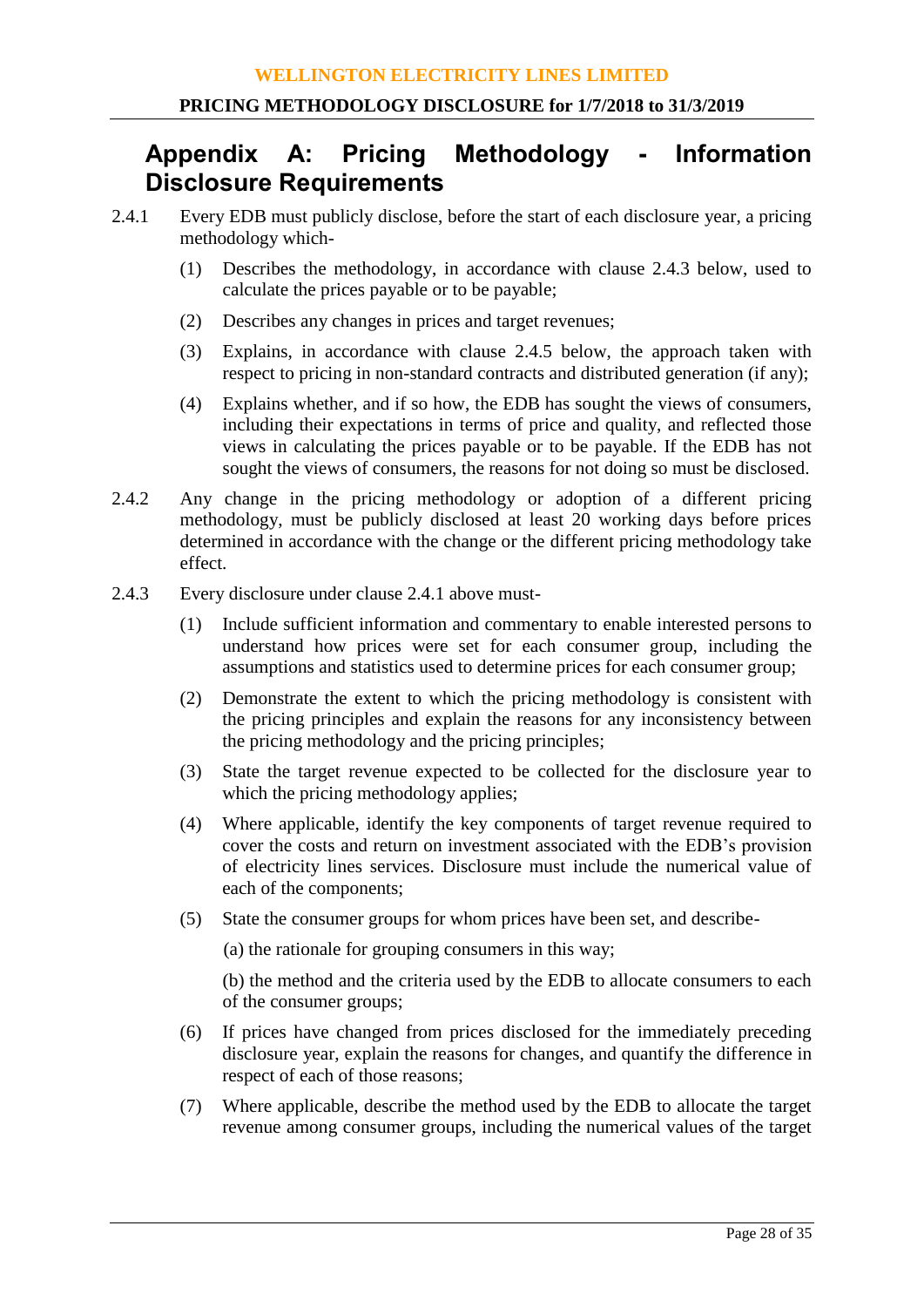revenue allocated to each consumer group, and the rationale for allocating it in this way;

- (8) State the proportion of target revenue (if applicable) that is collected through each price component as publicly disclosed under clause 2.4.18.
- 2.4.4 Every disclosure under clause 2.4.1 above must, if the EDB has a pricing strategy-
	- (1) Explain the pricing strategy for the next 5 disclosure years (or as close to 5 years as the pricing strategy allows), including the current disclosure year for which prices are set;
	- (2) Explain how and why prices for each consumer group are expected to change as a result of the pricing strategy;
	- (3) If the pricing strategy has changed from the preceding disclosure year, identify the changes and explain the reasons for the changes.
- 2.4.5 Every disclosure under clause 2.4.1 above must-
	- (1) Describe the approach to setting prices for non-standard contracts, including-

(a) the extent of non-standard contract use, including the number of ICPs represented by non-standard contracts and the value of target revenue expected to be collected from consumers subject to non-standard contracts;

(b) how the EDB determines whether to use a non-standard contract, including any criteria used;

(c) any specific criteria or methodology used for determining prices for consumers subject to non-standard contracts and the extent to which these criteria or that methodology are consistent with the pricing principles;

(2) Describe the EDB's obligations and responsibilities (if any) to consumers subject to non-standard contracts in the event that the supply of electricity lines services to the consumer is interrupted. This description must explain-

(a) the extent of the differences in the relevant terms between standard contracts and non-standard contracts;

(b) any implications of this approach for determining prices for consumers subject to non-standard contracts;

- (3) Describe the EDB's approach to developing prices for electricity distribution services provided to consumers that own distributed generation, including any payments made by the EDB to the owner of any distributed generation, and including the-
	- (a) prices; and

(b) value, structure and rationale for any payments to the owner of the distributed generation.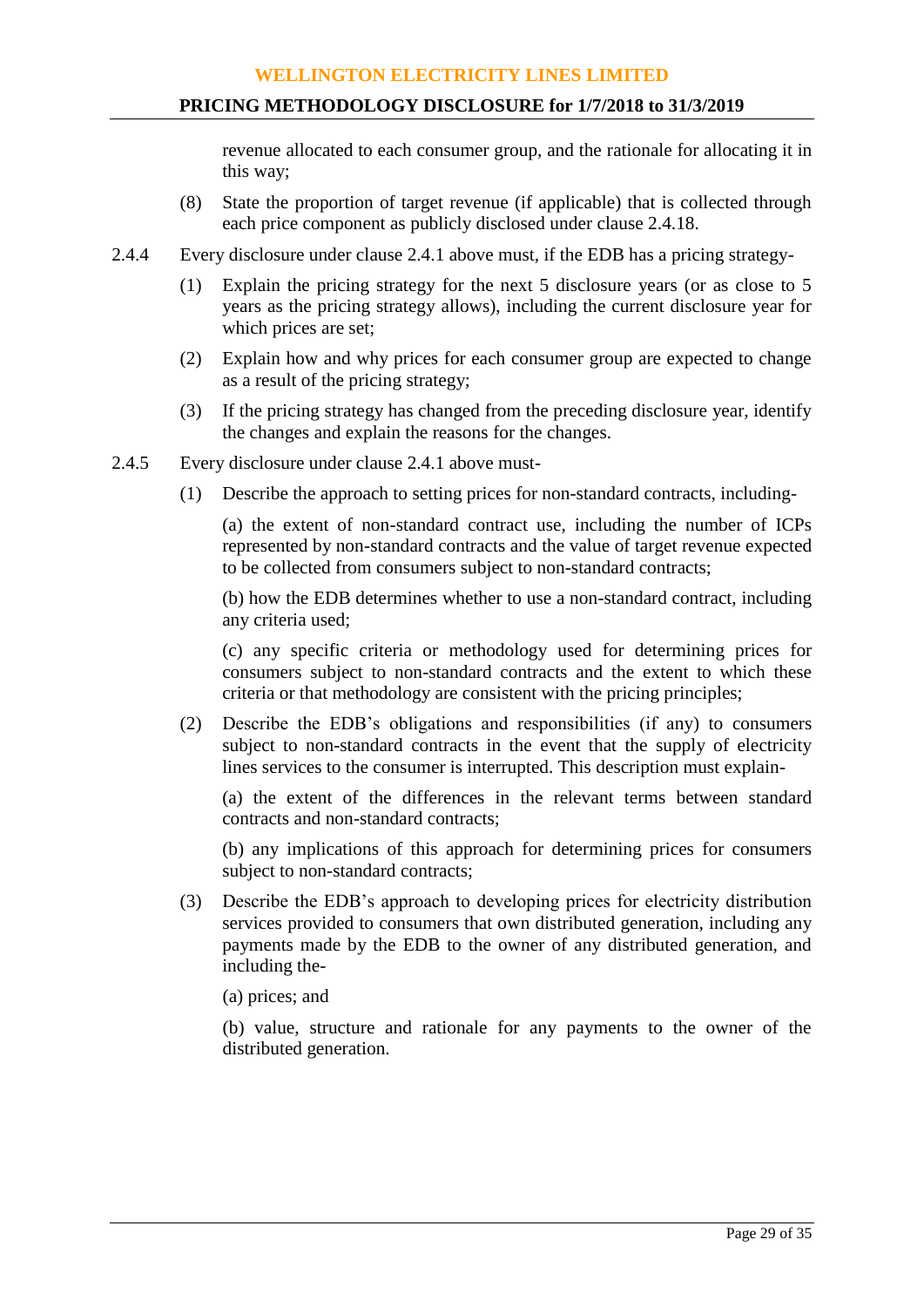# **Appendix B: Consistency with Pricing Principles**

The Electricity Authority's Pricing Principles are contained in the Distribution Pricing Principles and Information Disclosure Guidelines 2010. WELL understands that the Pricing Principles consist of well accepted, high level principles and were introduced on a voluntary compliance basis.

# **Pricing principle (a) (i)**

- *(a) Prices are to signal the economic costs of service provision, by:*
	- *(i) being subsidy free (equal to or greater than incremental costs, and less than or equal to standalone costs), except where subsidies arise from compliance with legislative and/or other regulations and/or the Government Policy Statement;*

It can be observed that the revenue for each consumer group is within the range established by stand-alone and incremental costs, hence they are subsidy free.

This is shown in the figure below, alongside our COSM outputs:





 $22$  Excludes Pass through and Recoverable costs, including transmission charges.

<u>.</u>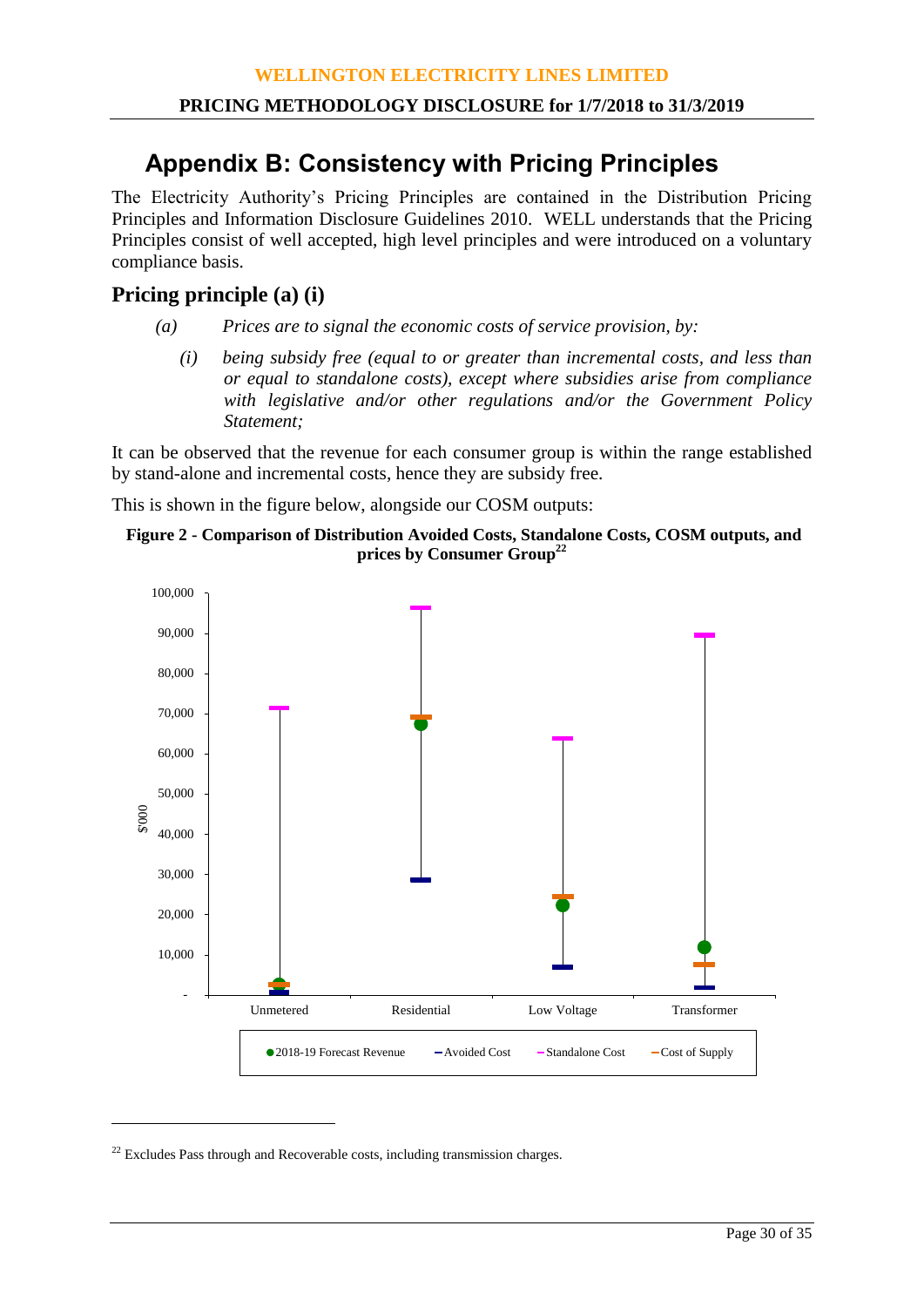#### **PRICING METHODOLOGY DISCLOSURE for 1/7/2018 to 31/3/2019**

#### **Definition of Stand-alone and Incremental cost**

WELL's definition of stand-alone cost and incremental cost is as follows:

The *Stand-alone cost* of providing services to a consumer group is the cost of developing and operating distribution infrastructure which benefits that consumer group. Stand-alone cost considers the costs of entry based on current market conditions and technology. Where the network business recovers more revenue than the standalone cost of serving a consumer class, this means that an alternative supplier may enter the market and supply that particular consumer group. Prices above the stand-alone cost could not be sustained in a competitive market (due to the threat of undercutting prices) and may create the possibility of efficient bypass of the existing infrastructure; and

The *incremental cost* for a consumer group is the cost that would be incurred, should the distribution business no longer serve that specific consumer group (whilst supplying all other groups). If a consumer group were to be charged below the incremental cost, it would be economically beneficial for the business to stop supplying that consumer group as revenue obtained from the consumer would not cover costs. Further, where incremental costs are higher than revenue recovered, the associated tariff levels may also result in inefficient levels of consumption, hence the rationale for having incremental costs as a lower bound.

# **Methodology of calculating Stand-alone and Incremental costs**

#### *Stand-alone costs*

Stand-alone costs include both the capital and operating costs of service provision. The stand-alone network capital cost for each consumer group was derived from an estimate of the cost of providing network infrastructure required to service their corresponding load, if the other tariff classes were no longer required to be supplied. The stand-alone operating costs for a consumer class have been estimated as the total of all operating cost less the incremental operating costs of serving all the other tariff classes.

#### *Incremental costs*

The incremental costs associated with each of the consumer groups were derived from an estimate of the long run average incremental cost (LRAIC).

# **Pricing Principles (a)(ii)(iii)**

- *(a) Prices are to signal the economic costs of service provision, by:*
	- *(ii) having regard, to the extent practicable, to the level of available service capacity; and*
	- *(iii) signalling, to the extent practicable, the impact of additional usage on future investment costs.*

WELL has regard to the available service capacity and signals capacity constraints through its price structure as follows: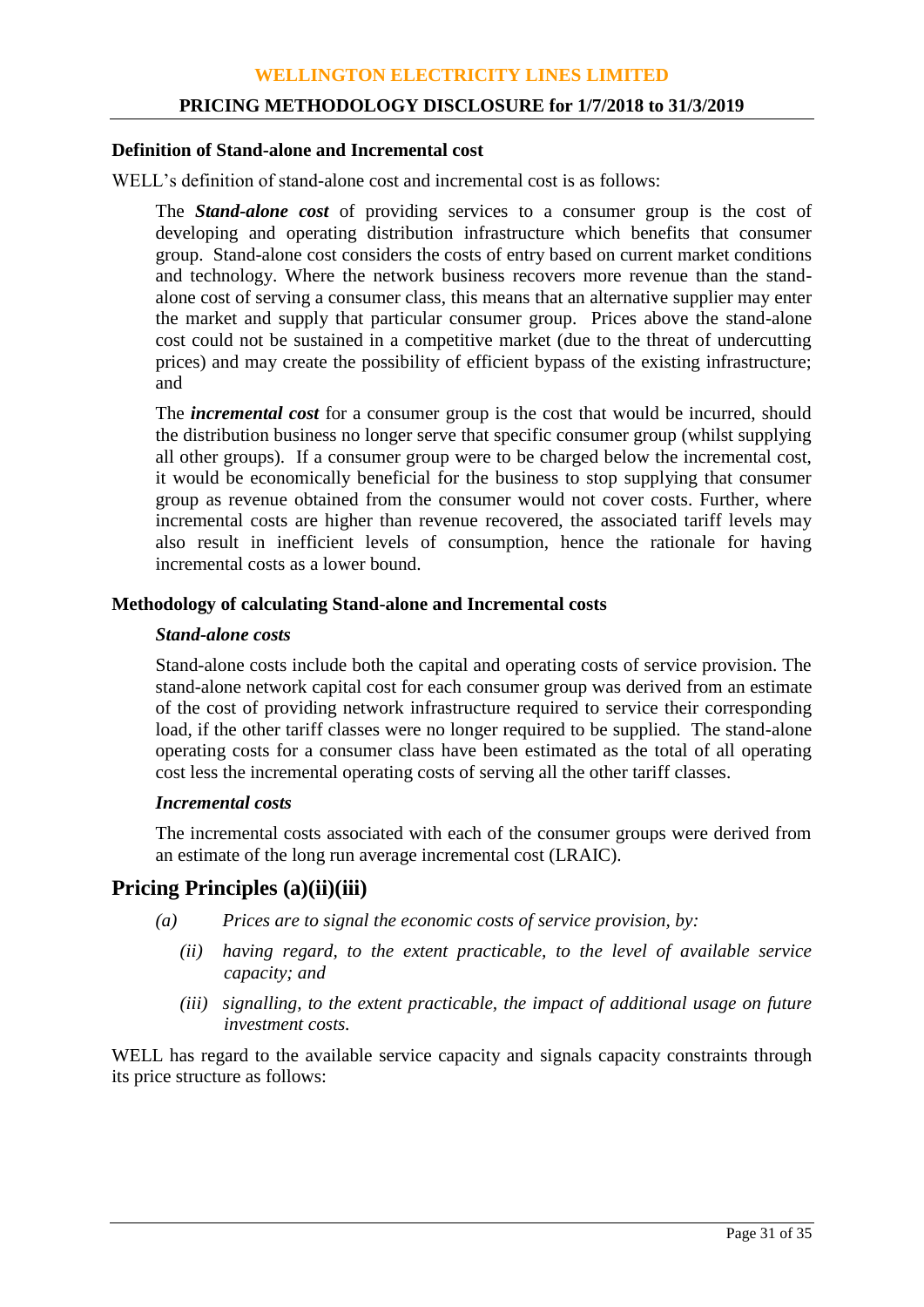#### **PRICING METHODOLOGY DISCLOSURE for 1/7/2018 to 31/3/2019**

#### *Load Management*

WELL provides discounted pricing to domestic consumers that offer up dedicated controllable loads. This price differential signals to consumers the benefits of shifting use away from network peak or other congestion periods. Typically these opportunities are taken up through electric hot-water cylinders offering interruptible load.

WELL has a nite boost option ('NITE') which is a separately metered supply to permanently wired appliances, such as night store heaters, which are switched on and off at specific times. This controlled option will be switched on during the night period (11pm to 7am) and for a minimum "boost period" during the day of two hours generally between 1pm and 3pm. This supply is only available to load permanently wired to a separate meter.

WELL has replaced its EV options ('EVNITE' and 'EVDMND') with dedicated time of use EV price plans for residential consumers ('RLUEVB' and 'RSUEVB'). The change in the price offer makes it easier for retailers to implement and the structure makes it simpler for consumers to understand and respond to. The plan creates an incentive for private EV owners to charge their vehicle during off-peak periods and encourages the uptake of electric vehicles by providing a cheaper rate for the household during off-peak periods.

Consumers with battery storage capability are incentivised through cheaper off-peak prices to store electricity during cheaper off-peak periods, for use during peak periods. This reduces congestion on the network during times when the network is traditionally congested. Price signals for efficient use of new technologies are an important aspect of forward looking pricing methodologies.

## *Demand (kW)*

The demand charge applied to GTX1500 and GTX1501 pricing plans will provide a price signal by incentivising larger consumers to reduce their demand at high network congestion periods. Growth in demand can result in higher charges to the consumer.

#### *Power Factor Charge*

To encourage power factor management, a power factor charge is applied to General Transformer Connections greater than 1500 kVA (GTX1501) who fail to correct inductive loads. This signals to the consumer the need to manage power factor and mis-management will result in a charge to them.

#### *Looking Forward*

WELL is also considering further demand or TOU based pricing options that incentivise efficient use of network capacity. WELL has already commenced TOU pricing with the EVB plan introduced in July. This will align prices more closely to the cost of investing in service capacity.

# **Pricing Principle (b)**

*(b) Where prices based on 'efficient' incremental costs would under-recover allowed revenues, the shortfall should be made up by setting prices in a manner that has regard to consumers' demand responsiveness, to the extent practicable.*

This principle sets out the economic concept of "Ramsey Pricing". This asserts it is economically efficient to charge higher prices to those consumers that have a higher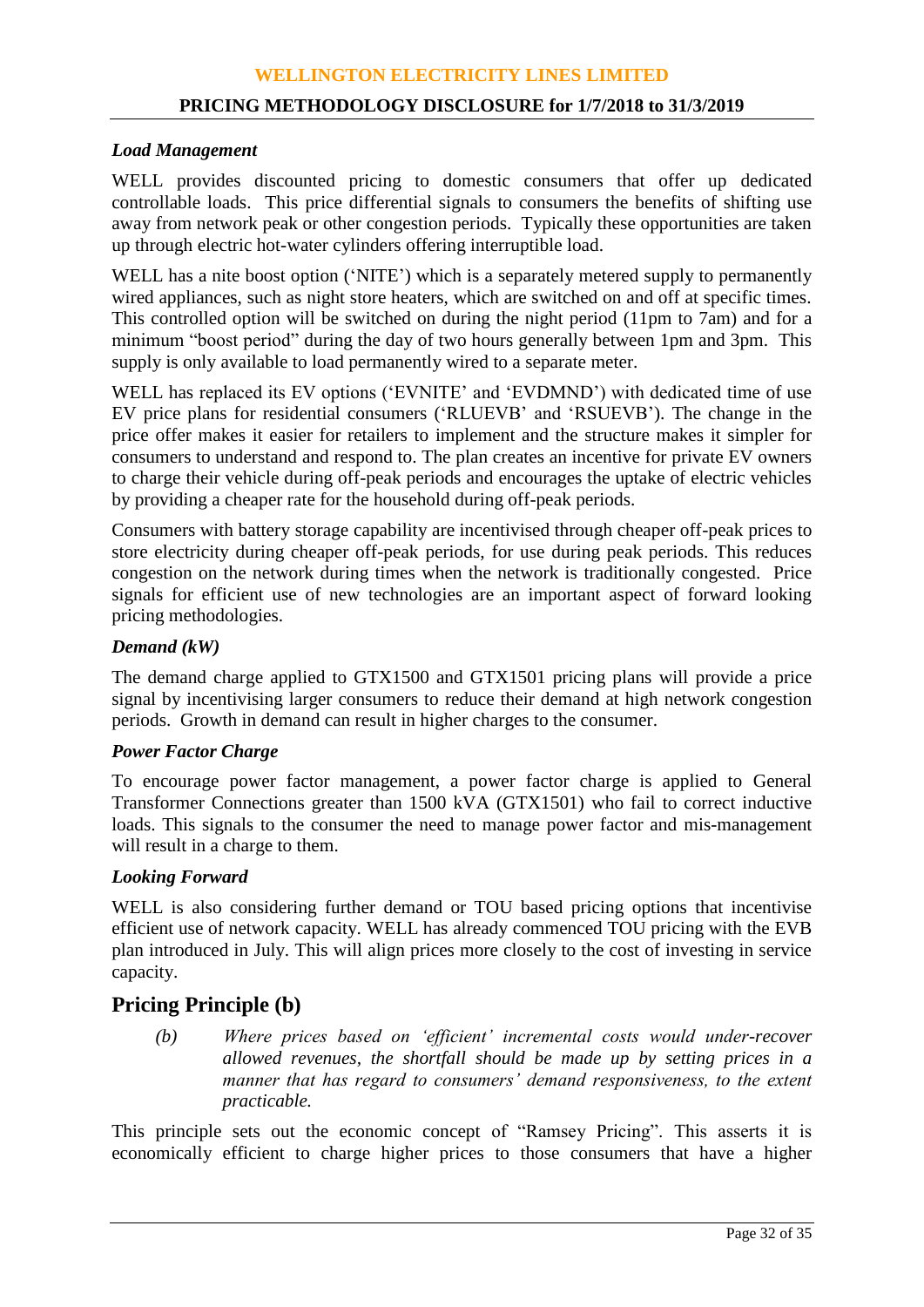#### **PRICING METHODOLOGY DISCLOSURE for 1/7/2018 to 31/3/2019**

willingness to pay, relative to the LRMC of each consumer group. This is considered economically efficient as consumers that demand a service the most, pay the most.

There are a number of issues associated with developing Ramsey based pricing which makes it impractical for us to apply. In particular, there is a lack of information on price elasticities (i.e. a measure of willingness to pay) specific to different consumer groups in the New Zealand electricity sector.

However, WELL consider this willingness to pay principle can be practically applied by offering consumers price plans that balance their willingness to pay with the quality of supply they receive. For instance, uncontrolled pricing plans have higher prices recognising the higher willingness to pay for consumers that do not want their hot-water load interrupted. Similarly, the night and controlled prices are targeted to consumers that are willing to shift their demand to the off peak. Demand/TOU pricing will also allow consumers to self-select the capacity service they require, consistent with their willingness to pay.

# **Pricing Principles (c)(i)(ii)(iii)**

- *(c) Provided that prices satisfy (a) above, prices should be responsive to the requirements and circumstances of stakeholders in order to:*
	- *(i) discourage uneconomic bypass;*
	- *(ii) allow for negotiation to better reflect the economic value of services and enable stakeholders to make price/quality trade-offs or non-standard arrangements for services; and*
	- *(iii) where network economics warrant, and to the extent practicable, encourage investment in transmission distribution alternatives (e.g. distributed generation or demand response) and technology innovation.*

As noted above, prices above the standalone cost could not be sustained in a competitive market and may create the possibility of efficient bypass of the existing infrastructure. As WELL's prices are below the stand alone costs, bypassing the network is discouraged.

WELL utilises standard charges but has in place a policy to negotiate connection costs and pricing with non-standard consumers (see table 2). WELL considers this policy to better reflect consumer opportunities to vary service and price standards and enable consumers to make efficient decisions between transmission and distribution alternatives.

WELL operates under a regulatory framework that requires ongoing information disclosure including the Asset Management Plan. The Asset Management Plan sets out capital and operating requirements for the Network, which imposes a discipline on the network businesses to design their networks efficiently.

# **Pricing Principle (d)**

*(d) Development of prices should be transparent, promote price stability and certainty for stakeholders, and changes to prices should have regard to the impact on stakeholders.*

All prices are developed in a systematic approach that broadly reflects the consumer profile and connection characteristics. For example, connection characteristics for large consumers such as power factor, play a large part in network costs and therefore this cost driver is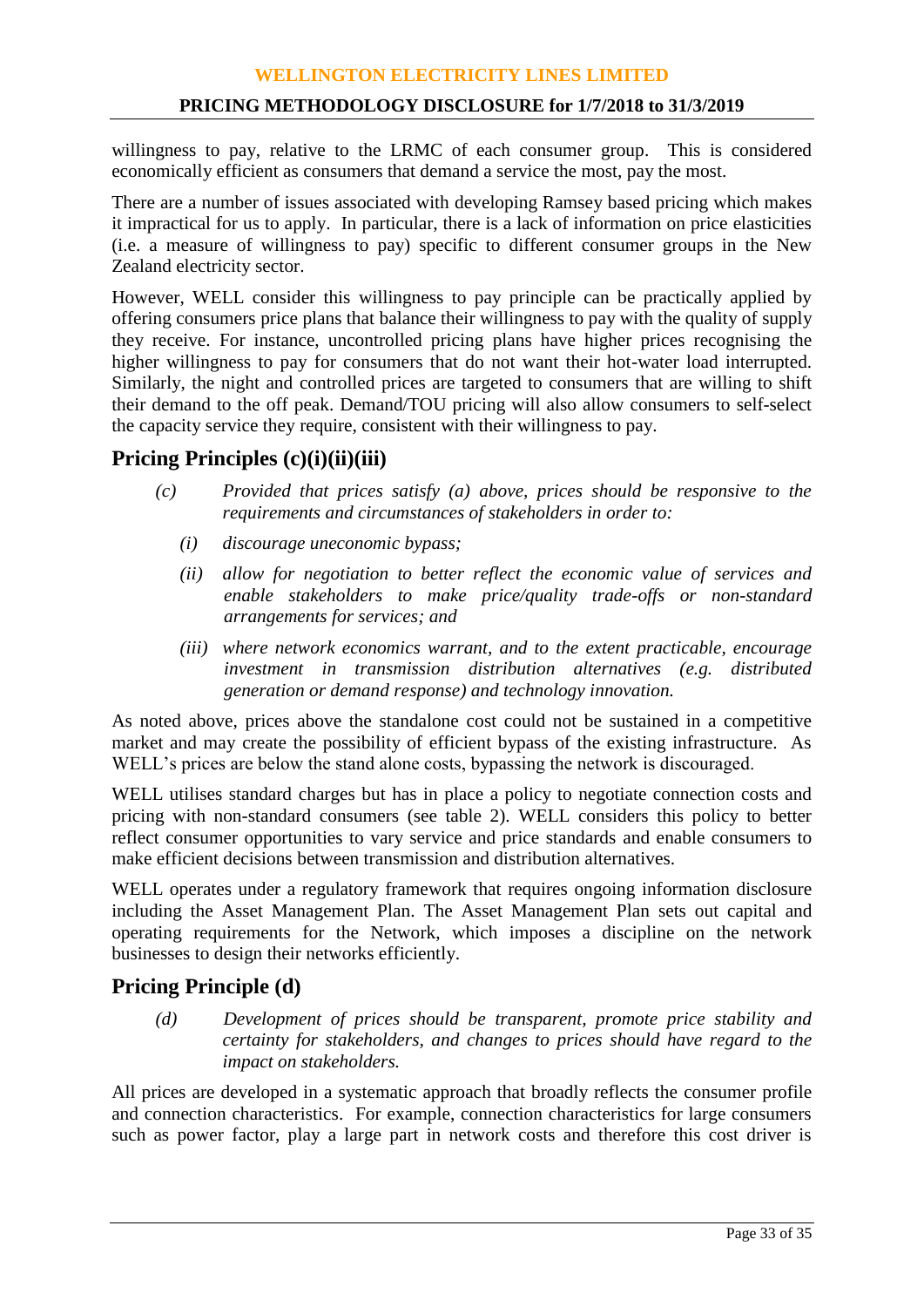separately charged. All of these prices are published in public documents providing transparency of prices charged.

Prices have been set within the constraints of the CPP determination. WELL continues to move towards better alignment of its individual tariff prices with the cost of supply.

# **Pricing Principle (e)**

*(e) Development of prices should have regard to the impact of transaction costs on retailers, consumers and other stakeholders and should be economically equivalent across retailers.*

WELL has control over the transaction costs arising from its network charges, by limiting the complexity of charges and structures and the number of charging parameters within each charge. WELL applies the same charging structure to all retailers, excluding any nonstandard contracts. A separate contractual agreement is negotiated with non-standard consumers as they have unusual connection characteristics making the tariff structure to all retailers inappropriate.